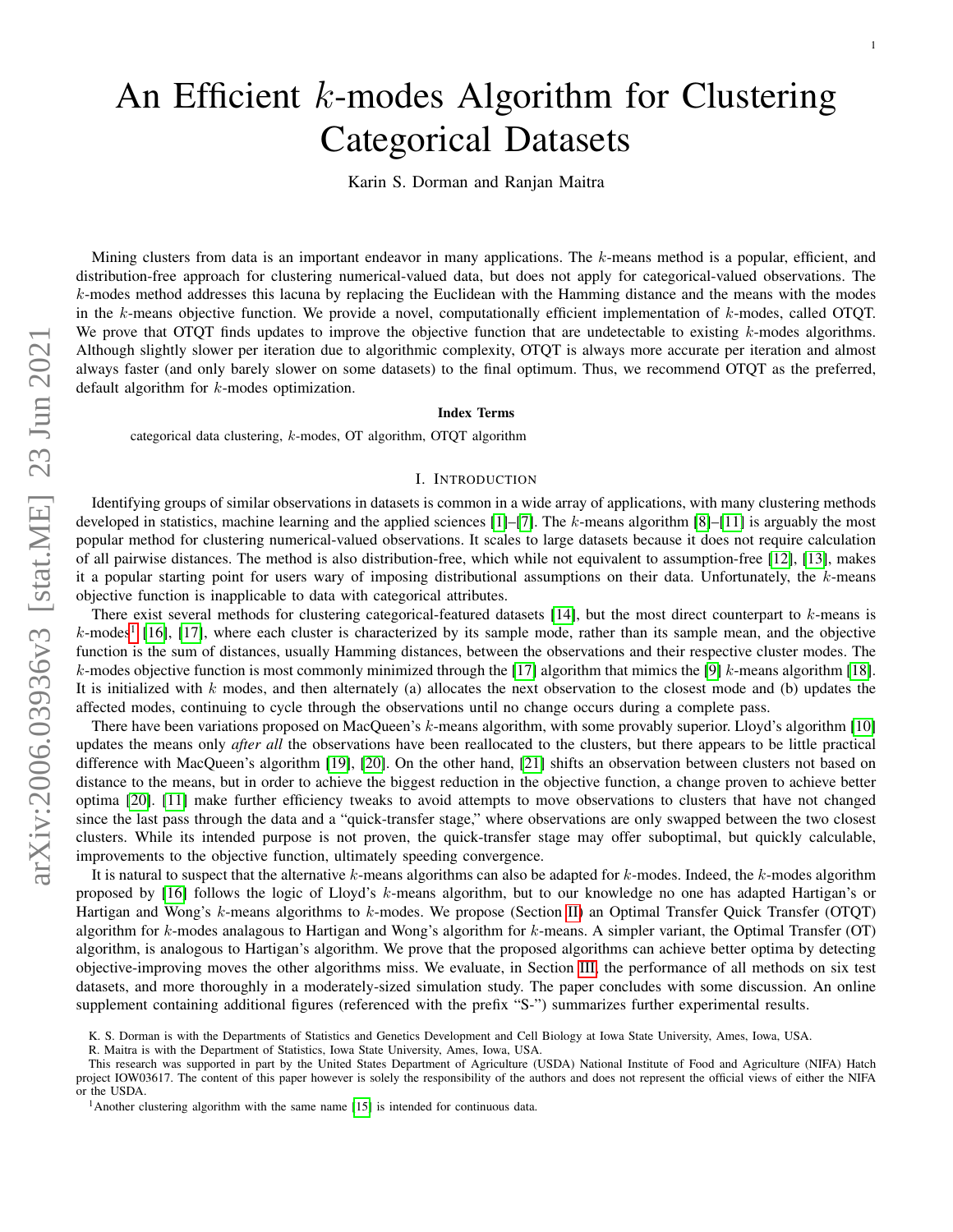## II. METHODOLOGY

# <span id="page-1-0"></span>*A. Preliminaries*

Let  $\mathcal{X} = \{X_1, X_2, \ldots, X_n\}$  be a dataset of n observation records, where the *i*th record  $X_i = (X_{i1}, X_{i2}, \ldots, X_{ip})$  has p categorical-valued features. The *weighted dissimilarity* between any two records  $X_i$  and  $X_j$  is determined by the number of mismatched features, or specifically,

<span id="page-1-1"></span>
$$
\delta(\boldsymbol{X}_i, \boldsymbol{X}_j) = \sum_{\ell=1}^p \varpi_{\ell, X_{i\ell}, X_{j\ell}} \mathbb{1}(X_{i\ell} \not\equiv X_{j\ell}),
$$
\n(1)

where  $X_{i\ell} \neq X_{j\ell}$  implies that  $X_{i\ell}$  and  $X_{j\ell}$  are in different categories and  $\mathbb{1}(\cdot)$  is an indicator function taking an event and returning value 1 or 0 according to the truth of the event. When  $\varpi_{\ell,X_{i\ell},X_{j\ell}} \equiv 1$  for all  $i, j, \ell$ , then [\(1\)](#page-1-1) reduces to the Hamming distance, giving equal importance to each observation and category of an attribute. We use the Hamming distance in this paper, but there has been much discussion about alternative weights or distances [\[22\]](#page-14-5)–[\[28\]](#page-14-6).

The objective of k-modes is to minimize the summed distances of the observations to their assigned cluster modes. Letting

<span id="page-1-2"></span>
$$
\Delta(\boldsymbol{\mathcal{X}}, \boldsymbol{\mu}) = \sum_{i=1}^{n} \delta(\boldsymbol{X}_i, \boldsymbol{\mu}),
$$
\n(2)

with  $\delta(\cdot, \cdot)$  as in [\(1\)](#page-1-1), [\[17\]](#page-14-0) defines a mode of  $\mathcal X$  as the vector  $\hat \mu = (\hat \mu_1, \hat \mu_2, \dots, \hat \mu_p)$  which minimizes [\(2\)](#page-1-2), *i.e.*  $\hat \mu = \operatorname{argmin}_{\mu} \Delta(\mathcal X, \mu)$ . Extending this concept to K clusters, a k-modes algorithm must identify the partition  $C = \{C_1, C_2, \ldots, C_K\}$  of X and modes  $\mu_1, \mu_2, \ldots, \mu_K$ , such that the objective function

<span id="page-1-3"></span>
$$
\mathcal{W}_K = \sum_{k=1}^K \sum_{i=1}^n \mathbb{1}(X_i \in \mathcal{C}_k) \delta(X_i, \mu_k)
$$
\n(3)

is minimized. At the minimum value,  $\hat{\mu}_k$  is the mode of the observations in  $\mathcal{C}_k$ .

There are multiple optimization methods that can be developed to minimize  $(3)$ . The k-modes algorithm of  $[17]$  starts with K initial modes  $\mu_1, \mu_2, \ldots, \mu_K$  and iteratively minimizes [\(3\)](#page-1-3) using the following steps:

1) Initialize. For each  $i = 1, 2, ..., n$ , allocate  $X_i$  to the group with closest mode-that is, assign  $X_i$  to cluster  $\mathcal{C}_{\hat{k}}$  where  $\hat{k} = \operatorname{argmin}_{k} \delta(\bm{X}_i, \bm{\mu}_k)$ . Update  $\bm{\mu}_{\hat{k}}$  after each allocation, which by minimizing [\(2\)](#page-1-2), is

<span id="page-1-4"></span>
$$
\mu_{\hat{k}\ell} = \underset{c \in \mathcal{J}_{\ell}}{\arg \max} \sum_{j=1}^{i} \mathbb{1}(\boldsymbol{X}_j \in \mathcal{C}_{\hat{k}}, \boldsymbol{X}_{j\ell} = c), \tag{4}
$$

for the  $\ell$ th coordinate given the current observation i. We define an arbitrary ordering (using comparators  $\prec$  or  $\succ$ ) of the distinct observed characters  $\mathcal{I}_{\ell}$  at coordinate  $\ell$ ; the mode is assigned the low rank category when there is a tie, guaranteeing its uniqueness.

- <span id="page-1-5"></span>2) **Reallocate.** For each  $i = 1, 2, ..., n$ , move  $X_i$  from the current cluster k to another cluster k' if it is closer to  $\mu_{k'}$  than  $\mu_k$ . If there is more than one competing cluster at the same minimum distance, we simply assign the observation to the cluster of minimum index. After each reallocation, update  $\mu_{k'}$  and  $\mu_k$  using [\(4\)](#page-1-4) with upper limit  $i = n$  on the sum.
- 3) Repeat. Repeat Step [2](#page-1-5) until there are no reassignments during a full cycle through the dataset.

We note a few details about this algorithm. Affected modes  $\mu_k$  are updated after every allocation, including after each initial assignment in the first iteration. Especially because of these updates, it can be important to shuffle the observation input order before starting the algorithm, since we have observed pathological orderings that fail to achieve the global minimum no matter which algorithm or initialization strategy is used. The arbitrary category ordering and rules for tie resolution can impact the obtained modes and clusters, but not the optimal value of the objective function. The same rules will be used in the OTQT algorithm, and the implications of these choices will be further mentioned in the discussion.

#### *B. A New, More Efficient* k*-Modes Algorithm*

[\[11\]](#page-12-2) make two major improvements on the [\[9\]](#page-12-4) algorithm for k-means. Specifically, they (a) choose moves to maximally improve the objective function and (b) avoid attempting any move that has no hope to improve the objective function. They also propose a heuristic *quick transfer stage*, where only transfers between clusters with the closest and the putative next closest means are considered. We provide a new k-modes algorithm in the spirit of [\[11\]](#page-12-2). The proposed OTQT algorithm begins with step 1 of the H97 algorithm and then alternates the *optimal transfer* stage, where each observation is moved to the cluster that most improves the objective function, and the *quick transfer* stage until there are no reassignments during optimal transfer. Optimal transfers can improve the objective function even when H97 *reallocation* cannot. In Fig. [1,](#page-2-0) H97 detects  $X_i$  is closer to the mode of  $C_k$  and leaves it in place, but the optimal transfer stage of OTQT sees the objective function can be reduced by transferring  $X_i$  to cluster  $\mathcal{C}_r$ .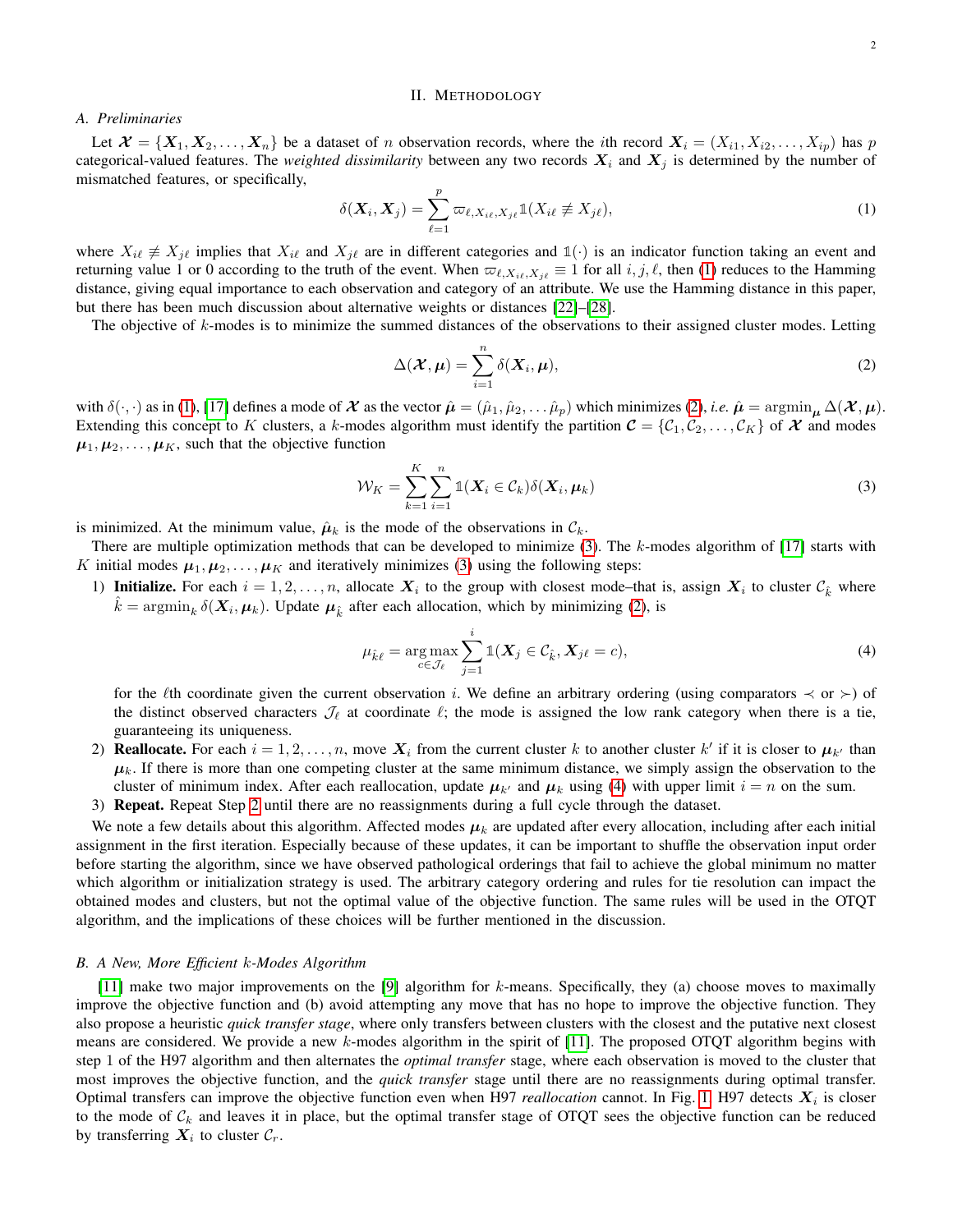

<span id="page-2-0"></span>Fig. 1. A move taken by algorithm OT but not H97 decreases objective function by 1. Observation  $X_i$  is in cluster  $C_k$  at Hamming distance 2 from the mode (blue). Since it is at Hamming distance 3 from the mode of cluster  $C_r$ , it will stay in cluster  $C_k$  under algorithm H97. However, two sites support the move (boxed in orange) and one site does not (boxed in dashed green), so OT would make the move, decreasing the cost of these two clusters from 6 to 5.

Before describing the algorithm in detail, we state and prove the cost of moving an observation from cluster  $\mathcal{C}_k$  to  $\mathcal{C}_r$ (Claim [II.1\)](#page-2-1) needed to detect *optimal transfers*. An important observation emerging from the proof of Claim [II.1](#page-2-1) is that there are two types of sites that determine whether a move will take place:

- 1) A site  $\ell$  that favors the move is one where  $X_{i\ell}$  had mode status, or gains it by breaking a tie, in cluster  $C_r$  *and* did not have mode status, or loses it by breaking a tie, in cluster  $\mathcal{C}_k$  upon departure.
- 2) A site  $\ell$  that disfavors the move is one where  $X_{i\ell}$  did not have mode status, or gains it by creating a tie, in cluster  $C_r$ *and* had mode status, or loses it by creating a tie, in cluster  $\mathcal{C}_k$  upon departure.

All other sites are irrelevant, and if there are more sites of the first type than of the second, then  $X_i$  will move from  $C_k$  to  $C_r$ . In Fig. [1,](#page-2-0) two sites favor and one site disfavors the move that improves the objective function.

For the proof and subsequent algorithm, we define the *minor modes*  $m_1, m_2, \ldots, m_K$ , where

$$
m_{k\ell} = \argmax_{\substack{c \in \mathcal{J}_{\ell} \\ c \neq \mu_{k\ell}}} \sum_{j=1}^n \mathbb{1}(\boldsymbol{X}_j \in \mathcal{C}_k, \boldsymbol{X}_{j\ell} = c)
$$

given the modes  $\mu_k$  for  $1 \le k \le K$ . Further, we maintain up-to-date counts,  $n_{k\ell c}$ , of category c at coordinate  $\ell$  in cluster k. The subsequent discussion may be easier to follow upon noticing that objective function [\(3\)](#page-1-3) can be rewritten in terms of these counts

$$
\mathcal{W}_K = \sum_{k=1}^K \sum_{\ell=1}^p \sum_{\substack{c \in \mathcal{J}_\ell \\ c \neq \mu_k \ell}} n_{k\ell c}.
$$

Also from these counts, we quickly compute the kth mode, using  $\mu_{k\ell} = \arg \max_{c \in \mathcal{J}_{\ell}} n_{k\ell c}$ , and the kth minor mode, using  $m_{k\ell} = \arg \max_{c \in \mathcal{J}_{\ell}, c \neq \mu_{k\ell}} n_{k\ell c}$  for all  $\ell$ .

<span id="page-2-1"></span>**Claim II.1.** The cost of moving observation  $X_i$  from cluster  $\mathcal{C}_k$  to  $\mathcal{C}_r$  is

$$
\sum_{\ell=1}^p \left[ \mathbb{1} \left( n_{r\ell\mu_{r\ell}} \ge n_{r\ell X_{i\ell}} + 1 \right) - \mathbb{1} \left( X_{i\ell} = \mu_{k\ell}, n_{k\ell\mu_{k\ell}} = n_{k\ell m_{k\ell}} \right) - \mathbb{1} \left( X_{i\ell} \ne \mu_{k\ell} \right) \right].
$$

*Proof.* We consider all possible changes at coordinate  $\ell$  when moving  $X_i$  from cluster k to r. In these descriptions, counts  $n_{k\ell j}$ , modes  $\mu_{k\ell}$  and minor modes  $m_{k\ell}$  refer to the counts, modes, and minor modes *before* the move. In addition, we make heavy use of the arbitrary ordering of the elements in  $\mathcal{J}_\ell$  observed at site  $\ell$ . In italics, we highlight the conditions that lead to a change either in the cost of cluster  $C_r$  or the cost of cluster  $C_k$ . Compare these italicized conditions to the three events indicated in the equation to complete the proof.

We consider the three possible outcomes at coordinate  $\ell$  in cluster  $C_r$  of moving  $X_i$  to  $C_r$ : either  $X_{i\ell}$  is already the mode,  $X_{i\ell}$  is not the mode and will not become the mode, or  $X_{i\ell}$  is not the mode, but will become the mode. Clearly, if  $X_{i\ell} = \mu_{r\ell}$ is already the mode, then adding  $X_i$  only increases the support for the mode and there is no cost of adding  $X_i$  to cluster  $C_r$ at site  $\ell$ . If the mode  $\mu_{r\ell} \neq X_{i\ell}$  and adding  $X_{i\ell}$  does not change the mode  $\mu_{r\ell}$ , then there will be a cost of 1 at coordinate  $\ell$  for adding  $X_{i\ell}$  to cluster  $\mathcal{C}_r$ . This situation occurs if  $\mu_{r\ell}$  is observed more often than  $X_{i\ell}$  in cluster  $\mathcal{C}_r$ , even after adding  $X_i$ , *i.e.*,  $n_{r\ell\mu_{r\ell}} > n_{r\ell X_{i\ell}} + 1$ , or  $n_{r\ell\mu_{r\ell}} = n_{r\ell X_{i\ell}} + 1$ , but  $\mu_{r\ell} \prec X_{i\ell}$ . Finally, if addition of  $X_i$  changes the mode at site  $\ell$ , it can be because  $X_{i\ell} = m_{r\ell}$  is a minor mode and  $n_{r\ell\mu_{r\ell}} = n_{r\ell m_{r\ell}}$  (with ordering  $\mu_{r\ell} \prec X_{i\ell}$ ), and the cost does not change as there were  $n_{r\ell m_{rf}}$  mismatches before and there will be an equal  $n_{r\ell\mu_{rf}}$  mismatches after the change. *Addition of*  $X_i$  *can*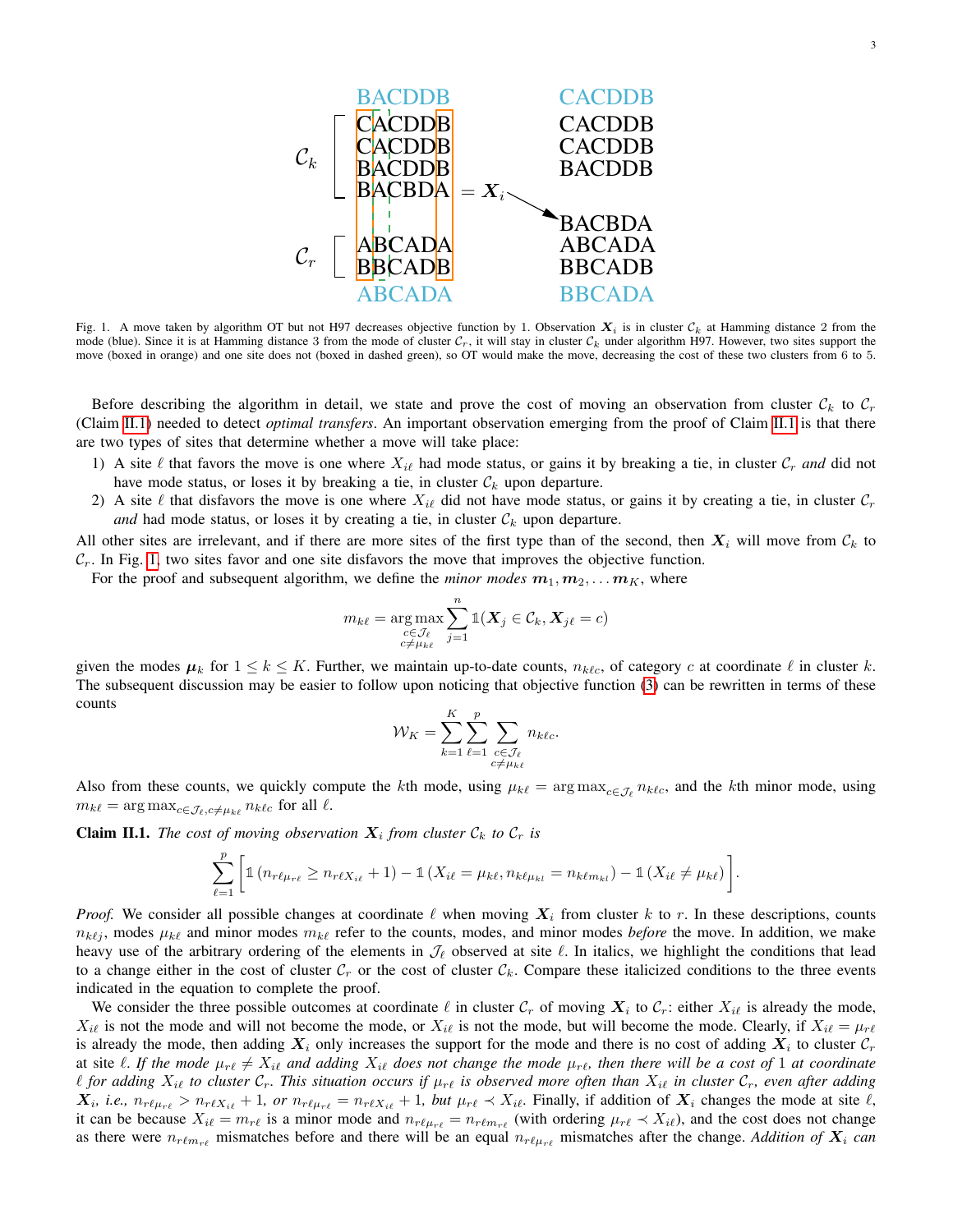*also change the mode if*  $n_{r\ell\mu_{r\ell}} = n_{r\ell X_{i\ell}} + 1$  *and*  $X_{i\ell} \prec \mu_{r\ell}$ , *in which case the cost increases by* 1 *because there were*  $n_{r\ell X_{i\ell}}$ *mismatches before the change, but there will be*  $n_{r\ell\mu_{r\ell}} = n_{r\ell X_{i\ell}} + 1$  *mismatches after the change.* 

Meanwhile, there are three possible outcomes of moving  $X_i$  out of cluster  $\mathcal{C}_k$ : either  $X_i \ell$  is not the mode, it is the mode and will stay the mode, or it is the mode and the mode will change. If  $X_{i\ell} \neq \mu_{k\ell}$  *is not the mode, it cannot become the mode upon*  $X_i$ 's departure, and the cost will reduce by 1 when  $X_i$  departs. If  $X_i \in \mu_{k\ell}$  is the mode and the mode does not change, it is because  $n_{k\ell\mu_{k\ell}} > n_{k\ell m_{k\ell}} + 1$  or  $n_{k\ell\mu_{k\ell}} = n_{k\ell m_{k\ell}} + 1$  and  $\mu_{i\ell} \prec m_{k\ell}$ . In both cases, the cost does not change. Finally, there are two ways for  $X_{i\ell} = \mu_{k\ell}$  to lose mode status upon departure of  $X_i$ . If  $n_{k\ell\mu_{k\ell}} = n_{k\ell m_{k\ell}} + 1$  and  $m_{k\ell} \prec \mu_{k\ell}$ , then  $m_{k\ell}$  will become the mode, but the new cost will be  $n_{k\ell\mu_{k\ell}} - 1 = n_{k\ell m_{k\ell}}$ , the old cost. *Otherwise if there is a tie*  $n_{k\ell\mu_{k\ell}} = n_{k\ell m_{k\ell}}$ *for the mode and*  $X_{i\ell} \prec m_{k\ell}$ , then  $X_i$ 's departure will make  $m_{k\ell}$  the mode. The new cost will be  $n_{k\ell\mu_{k\ell}} - 1 = n_{k\ell m_{k\ell}} - 1$ , 1 *less than the previous cost.*  $\Box$ 

We now provide the details of the proposed OTQT algorithm. Let the "live set" of clusters be those that have experienced a change in membership during the last cycle through the observations. We additionally define the "cost set" as the collection of clusters whose membership costs (contribution to objective function [\(3\)](#page-1-3)) need to be recalculated. Given a set of  $k$  modes obtained by some initialization procedure, the OTQT algorithm is:

- 1) Getting started. For each observation  $X_i$ ,  $i = 1, 2, ..., n$ , find the two closest modes  $\mu_k$  and  $\mu_r$ . Assign  $X_i$  to the cluster  $\mathcal{C}_k$  with closest mode  $\mu_k$ , which is then updated. If the distances to  $\mu_k$  and  $\mu_r$ ,  $k < r$ , are tied, we assign the observation to  $\mu_k$ . Place all clusters in the live and cost sets. Compute the minor modes. At this time, the modes and minor modes for each group are correct, but the two closest modes to each observation have not been updated after the assignment of subsequent observations. As the algorithm progresses, the closest and second closest mode information will improve.
- <span id="page-3-3"></span>2) **Optimal transfer stage.** Loop through all observations. For an observation  $X_i$  in cluster k:
	- a) If k is in the cost set, recompute the cost of  $X_i$ 's membership in cluster k from Claim [II.1](#page-2-1) as

<span id="page-3-0"></span>
$$
\sum_{\ell=1}^{p} \Big[ \mathbb{1} \big( X_{i\ell} = \mu_{k\ell}, n_{k\ell\mu_{k\ell}} = n_{k\ell m_{k\ell}} \big) + \mathbb{1} \big( X_{i\ell} \neq \mu_{k\ell} \big) \Big]. \tag{5}
$$

<span id="page-3-2"></span>b) Now check the cost of moving  $X_i$ , while applying a branch-and-bound algorithm to improve computational efficiency. Specifically, we first check the cost of moving  $X_i$  to the recorded second-closest mode, if it is live. We also check the cost of moving  $X_i$  to all other live clusters, aborting the calculation as soon as it exceeds the previous lowest cost. From Claim [II.1,](#page-2-1) the cost of adding  $X_i$  to  $\mathcal{C}_r, r \neq k$ , is

$$
\sum_{\ell=1}^{p} \mathbb{1}(n_{r\ell\mu_{r\ell}} \ge n_{r\ell X_{i\ell}} + 1).
$$
 (6)

<span id="page-3-1"></span>If the minimum of these costs is less than the cost of membership in the current  $\mathcal{C}_k$  or the costs are equal and the new cluster index  $r < k$ , **transfer**  $X_i$  from the old  $\mathcal{C}_k$  to the new  $\mathcal{C}_r$ :

- Put  $\mathcal{C}_k$  and  $\mathcal{C}_r$  in both the live and cost sets.
- Assign  $\mu_r$  as the closest mode and  $\mu_k$  as the second closest mode to  $X_i$ .
- For each coordinate  $\ell$ , increase  $n_{r\ell X_{i\ell}}$  and decrease  $n_{k\ell X_{i\ell}}$  by one.
- We may need to update the source cluster's mode  $\mu_k$  and minor mode  $m_k$ . For each coordinate  $\ell$ :
	- If  $X_{i\ell} = \mu_{k\ell}, n_{k\ell\mu_{k\ell}} = n_{k\ell m_{k\ell}}$  and  $m_{k\ell} \prec \mu_{k\ell}$ , set  $\mu_{k\ell} = m_{k\ell}$  and  $m_{k\ell}$  to the lowest ranked category c with  $m_{k\ell} \prec c \preceq X_{i\ell}$  and  $n_{k\ell c} = n_{k\ell m_{k\ell}}$ .
	- If  $X_{i\ell} = \mu_{k\ell}$  and  $n_{k\ell\mu_{k\ell}} = n_{k\ell m_{k\ell}} 1$ , then set  $\mu_{k\ell} = m_{k\ell}$ . Search through categories to set  $m_{k\ell}$ . It will be the first category  $c \succ m_{k\ell}$  with  $n_{k\ell c} = n_{k\ell m_{k\ell}}$  or, if the former does not exist, then the first category  $c \preceq X_{i\ell}$ with  $n_{k\ell c} = n_{k\ell X_{i\ell}}$ .
	- Otherwise, if  $X_{i\ell} = m_{k\ell}$ , then search through  $\mathcal{J}_{\ell}$  to detect a possible new  $m_{k\ell}$ .
- We may also need to update the target clusters's mode  $\mu_r$  and minor mode  $m_r$ . For each coordinate  $\ell$ ,
	- If  $n_{r\ell X_{i\ell}} > n_{r\ell\mu_{r\ell}}$  or  $n_{r\ell X_{i\ell}} = n_{r\ell\mu_{r\ell}}$  and  $X_{i\ell} \prec \mu_{r\ell}$ , then set  $m_{r\ell} = \mu_{r\ell}$  and  $\mu_{r\ell} = X_{i\ell}$ .
	- Otherwise, if  $n_{r\ell X_{i\ell}} > n_{r\ell m_{r\ell}}$  or  $n_{r\ell X_{i\ell}} = n_{r\ell m_{r\ell}}$  and  $X_{i\ell} \prec m_{r\ell}$ , then set  $m_{r\ell} = X_{i\ell}$ .
- c) Remove all clusters from the cost set and remove all clusters not involved in a transfer from the live set. The algorithm terminates if the live set is empty.
- 3) Quick transfer stage. Repeatedly loop through all observations. For any observation  $X_i$  in cluster k:
	- a) Recompute the cost of  $X_i$ 's current membership by [\(5\)](#page-3-0) if k is in the live set.
	- b) If either the cluster  $\mathcal{C}_k$  with the closest mode or  $\mathcal{C}_r$  with the second closest mode are in the live set, compute the cost of joining  $C_r$  by [\(6\)](#page-3-1). If the cost to join  $C_r$  is less than the cost of membership in k, carry out transfer in Step [2b,](#page-3-2) but do not place  $\mathcal{C}_k$  or  $\mathcal{C}_r$  in the cost set.
	- c) If there has been no transfer for the last  $n$  observations processed, go to the Optimal Transfer Stage (Step [2\)](#page-3-3).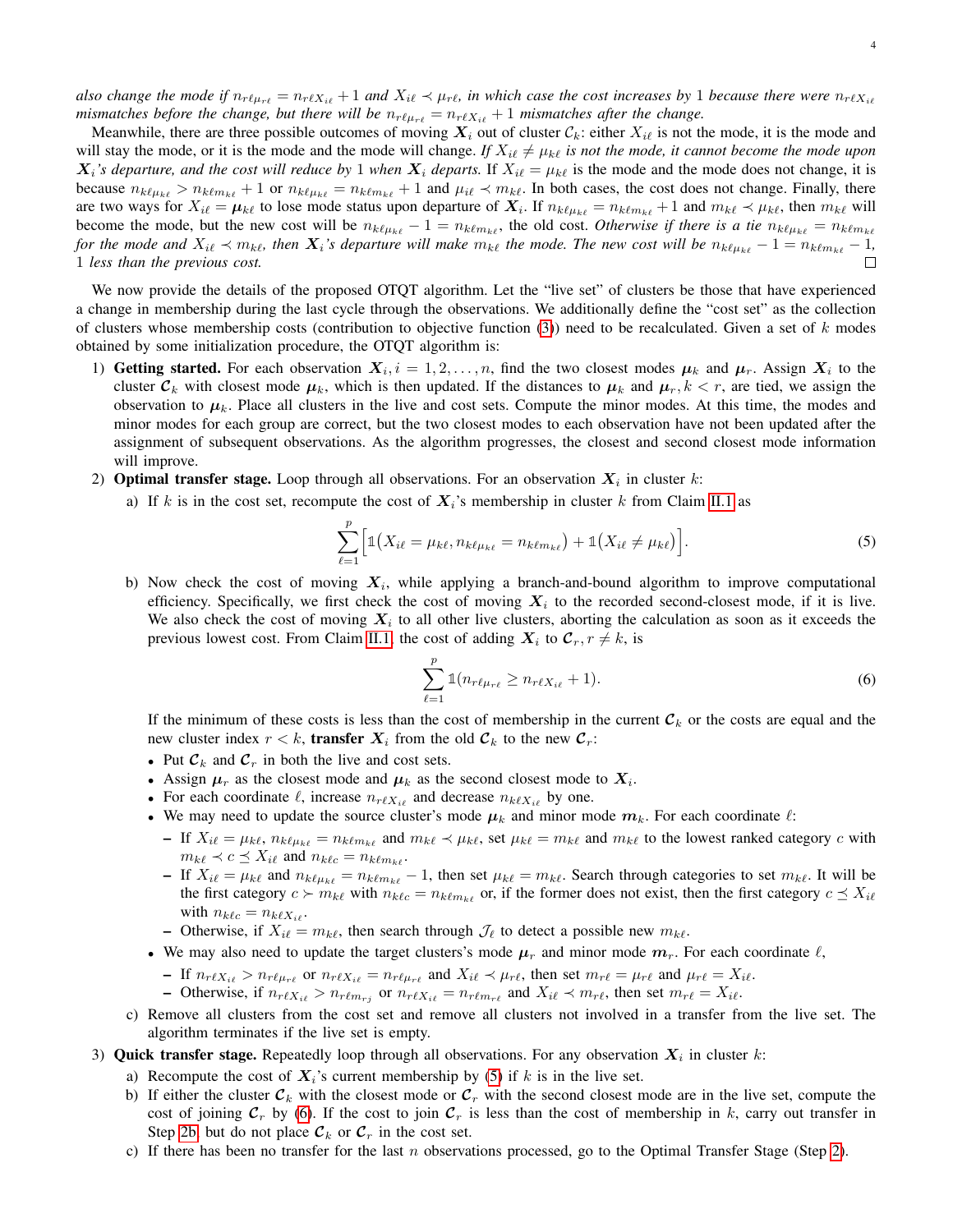The OTQT algorithm just described alternates between optimal transfer and quick transfer stages, but we also consider algorithm OT, which iterates the optimal transfer stage without passage through the quick transfer stage.

# <span id="page-4-4"></span>*C. Theoretical Performance Guarantees*

We now provide some theoretical understanding of how the OT algorithm works. Since the quick transfer stage appears to be heuristic [\[11\]](#page-12-2), we do not include it in this formal evaluation. We prove the OT algorithm to be monotone and guaranteed to terminate in a finite number of iterations. We show that the clusters are nonempty and maintain distinct modes at each iteration. As a result, the algorithm is guaranteed to provide a  $K$ -mode solution if it is initialized with  $K$  distinct modes. Finally, we show that the set of moves made by H97 is a strict subset of the moves made by OT. Thus, OT is guaranteed to achieve an equal or better update than H97 during every iteration from the same state.

# <span id="page-4-1"></span>**Claim II.2.** *The OT algorithm initialized with*  $K \leq n$  *distinct observations has the following properties:*

- <span id="page-4-0"></span>1) The objective function value  $W_K$  decreases at every iteration.
- 2) *The algorithm terminates after finitely many iterations.*
- <span id="page-4-3"></span>3) *The partition has no empty clusters at any iteration.*
- <span id="page-4-2"></span>4) *The modes remains distinct at every iteration.*

# *Proof.* We prove each property in turn.

- 1) The algorithm terminates unless there is an observation  $X_i$  whose move from cluster  $\mathcal{C}_k$  to  $\mathcal{C}_r$  will reduce the objective function  $W_K$  by at least [1](#page-4-0), so Property 1 holds.
- 2) The objective function is bounded, that is,  $0 \leq W_K \leq (n K)p$ , where n is the number of observations and p is the number of coordinates. Thus, the initial value of the objective function is finite, and the algorithm must terminate in finitely many steps.
- 3) We distinguish empty clusters introduced during initialization from those formed during later iterations. Recall that during initialization and subsequent iterations, we process the observations in their index order.

There cannot be an empty cluster after the first iteration if there are no updates during the first iteration. If there are updates, each update occurs *after* an observation is assigned to the cluster. To get an empty cluster, there must be a cluster  $\mathcal{C}_k$  whose mode is updated to match that of  $\mathcal{C}_r$  *before* any observations are added to  $\mathcal{C}_r$ . Then, even the observation that seeded  $C_r$  will get assigned to  $C_k$  if  $k < r$ . Without loss of generality (WLOG), suppose adding  $X_i$  to  $C_k$  precipitates a change in  $\mu_k$  to match  $\mu_r$ . This is a contradiction because before the addition, there must exist a site  $\ell$  in  $\mu_k$  where  $\mu_{k\ell} \neq X_{i\ell}$ , costing 1, but  $\mu_{r\ell} = X_{i\ell}$  costs nothing. Apart from such sites, all other sites in  $\mu_k$  and  $\mu_r$  either both match or both mismatch  $X_i$ , and thus do not change the distance.

To form an empty cluster at a later iteration, its last member must move to a new cluster. Since the cost of membership of this last member is 0, there can be no lower or equal cost of membership in any other cluster, unless there is another cluster with an identical mode. Claim [II.2.](#page-4-1)[4](#page-4-2) disallows the possibility of equal modes.

4) The argument in proving [3](#page-4-3) also guarantees K distinct modes *after the first iteration*, which we will use in the following proof. We separate the proof below into separate cases for  $K = 2$  and  $K > 2$  modes.

If  $K = 2$ , then the modes will remain distinct. For  $X_i$  to move between two clusters, there must be at least one site  $\ell$  where  $X_{i\ell}$  is or becomes the mode in the receiving cluster (without ties), but was not so or loses mode status by breaking a tie in the source cluster (see Claim [II.1\)](#page-2-1), which contradicts the possibility of equal modes after the move.

For  $K > 2$ , suppose that we obtain two equal modes by moving observation  $X_i$  from cluster  $\mathcal{C}_k$  to  $\mathcal{C}_s$  such that after the move  $\mu_k = \mu_r$  or  $\mu_s = \mu_r$  for some  $r \notin \{k, s\}$ . At the time of the move, this configuration implies that the minor mode  $m_k = \mu_r$  or  $m_s = \mu_r$ , and that there exists a nonempty subset  $\mathcal L$  of sites where there is a tie or about to be one with the mode state in  $\mathcal{C}_k$  or  $\mathcal{C}_s$ , WLOG  $\mathcal{C}_k$ . Such sites are said to be in the *cusp state*. If  $\ell \in \mathcal{L}$ , then the mode and minor mode are tied  $(n_{k\ell m_{k\ell}} = n_{k\ell\mu_{k\ell}}$  with  $\mu_{k\ell} < m_{k\ell}$ ) or nearly tied  $(n_{k\ell m_{k\ell}} = n_{k\ell\mu_{k\ell}} + 1$  with  $m_{k\ell} < \mu_{k\ell}$ ). For sites  $\ell \notin \mathcal{L}$ , the plurality of observations in  $\mathcal{C}_k$  must match  $\mu_{s\ell}$ .

To create the cusp state at  $\ell \in \mathcal{L}$  in cluster k during initialization, we must add an observation  $X_i$  to cluster k although  $X_{i\ell} \neq \mu_{k\ell}$ . If  $X_i$  is to go to cluster k instead of any other cluster h, it does so either because of a tie resolution or a driving difference. A tie resolution occurs if  $\delta(X_j, \mu_k) \leq \delta(X_j, \mu_k)$  for all h and equality is achieved for some h, but  $k \leq h$  for all such h. In particular, if  $\delta(X_j, \mu_k) = \delta(X_j, \mu_r)$  for ultimately tied cluster r, either  $X_{j\ell} \neq \mu_{r\ell} \neq \mu_{k\ell}$ or  $X_{j\ell} = \mu_{r\ell} \neq \mu_{k\ell}$ . In the first case,  $\ell$  may end up in the cusp state, but then  $m_{k\ell} = \mu_{r\ell}$  cannot be true, as required. In the second case, there must exist another site  $\ell_1 \neq \ell$ , where  $X_{j\ell_1} = \mu_{k\ell_1} \neq \mu_{r\ell_1}$ . The second case also arises if  $X_j$ is assigned to k instead of r because of a driving difference making  $\delta(X_j, \mu_k) < \delta(X_j, \mu_r)$ . Since  $X_{j\ell} \neq \mu_{k\ell}$ , there must be sites elsewhere, in particular some  $\ell_1$ , where  $X_{j\ell_1} = \mu_{k\ell_1} \neq \mu_{r\ell_1}$ . If  $\ell_1 \in \mathcal{L}$ , then it cannot yet be in the cusp state because it was already the mode in cluster k prior to the move. Otherwise, if  $\ell_1 \notin L$ , then  $\mu_{k\ell_1} \neq \mu_{r\ell_1}$ . Thus, after addition of  $X_j$ , clusters k and r are not in the desired configuration. Subsequent additions required to achieve the desired configuration follow a similar pattern.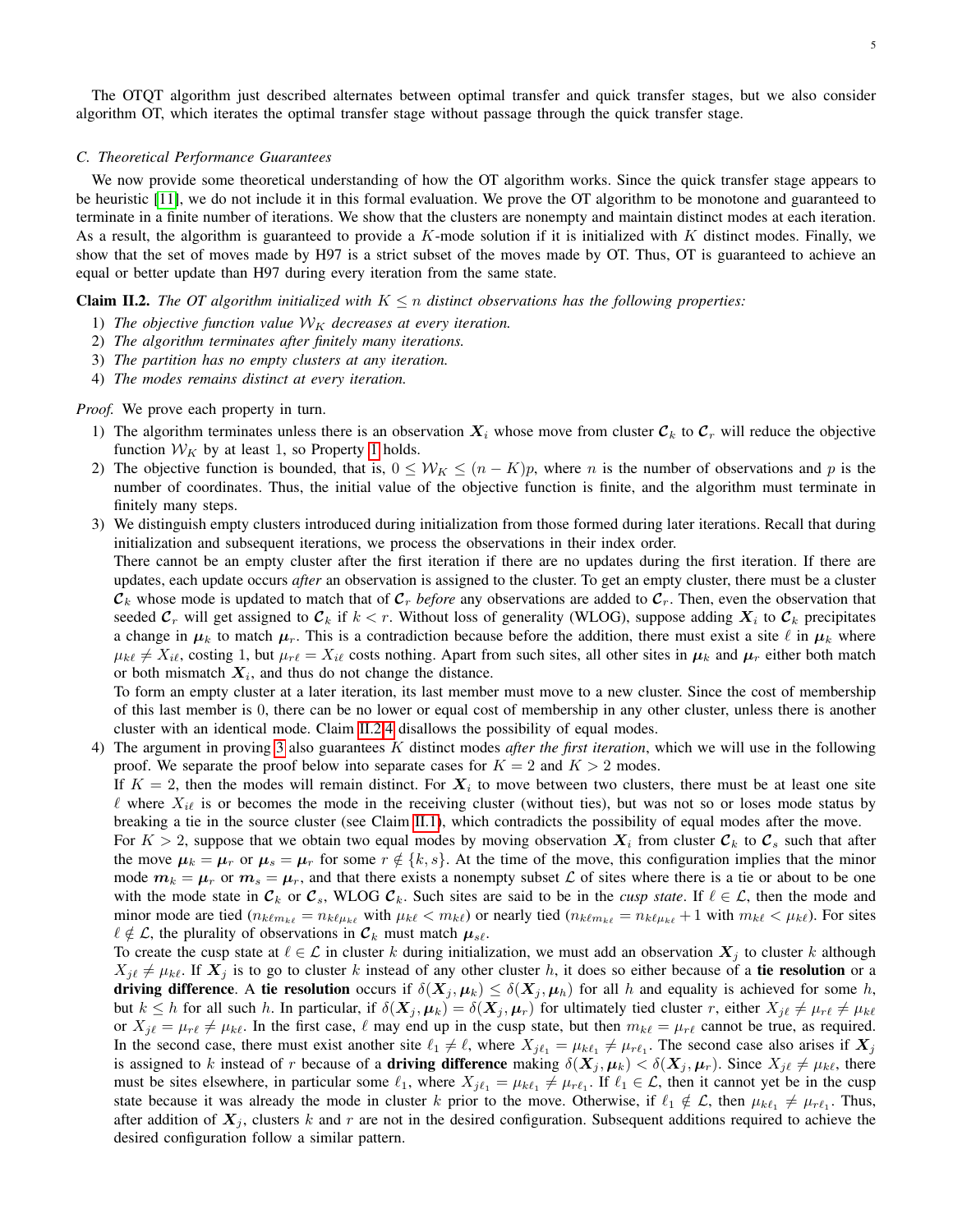To create the desired configuration after initialization, we must add to *or retain in* cluster k an observation  $X_i$  even though  $X_{j\ell} \neq \mu_{k\ell}$  *after* the move. Whether we add or retain  $X_j$  in cluster k is mostly semantic: retaining  $X_j$  is equivalent to removing it and adding it back. The **driving sites** that determine whether we add  $X_j$  to cluster k as opposed to any other cluster h are those that match the mode in cluster k or become the mode in cluster k *by breaking a tie*. Any site  $\ell \in \mathcal{L}$  cannot be a driving site for cluster k, for then  $\mu_{k\ell} = X_{j\ell}$  after the move. Therefore, there is no driving site or there is another driving site  $\ell_1 \notin \mathcal{L}$ . If there is no driving site, then  $X_j$  must already be in cluster k, but the final configuration has not been achieved (see below). Otherwise, site  $\ell$  may end in the desired configuration but  $\boldsymbol{\mu}_{k \ell_1} \neq \boldsymbol{\mu}_{r \ell_1}.$ 

We have been able to put cluster k in the cusp state, but  $\mu_{k\ell_1} \neq \mu_{r\ell_1}$  for some  $\ell_1 \notin \mathcal{L}$  (Case A) or  $m_{k\ell} \neq \mu_{r\ell}$  for some  $\ell \in \mathcal{L}$  (Case B). We address each case separately.

**Case A:** To achieve the final state, we must add or retain  $X_j$  in cluster r even though  $X_{j\ell_1} = \mu_{k\ell_1}$ . Therefore,  $\ell_1$  may be a driving site for moving  $X_i$  to cluster k, but not to r. Whether a driving site or not, there must exist another driving site  $\ell_2$  to drive or retain  $X_j$  in cluster r. Such sites contradict the final configuration unless  $X_j$  is in cluster k and  $X_{i\ell_2}$ is not the mode in cluster  $k$  or loses the mode status by breaking a tie, but both contradict the presumption that cluster  $k$  is already in the cusp state.

**Case B:.** If cluster k is in the cusp state, but  $\mu_{r\ell} \neq m_{k\ell}$ , then cluster r must attain or be already in the same cusp state as cluster k at site  $\ell$ . However, cluster k achieved the cusp state at site  $\ell$  through a tie resolution in order to be in Case B. It is therefore impossible for cluster  $r$  to achieve the same cusp state without additional driving sites.

In all cases, it is impossible to achieve the configurations that are one step away from achieving equal modes. Thus, it is impossible to achieve equal modes.

 $\Box$ 

Our next claim demonstrates that given a starting configuration, there exist scenarios where H97 (or Chaturvedi's algorithm) will stop, but OT will continue and improve the value of the objective function. For these initializations, OT will obtain a lower value of the objective function.

# **Claim II.3.** There exist moves  $X_i$  from  $\mathcal{C}_k$  to  $\mathcal{C}_r$  that algorithm OT will take, but H97 will not.

*Proof.* For observation  $X_i$  to move from  $C_k$  to  $C_r$ , there must exist at least one site  $\ell$  where  $X_{i\ell}$  is or breaks a tie to become the mode in cluster  $\mathcal{C}_r$  *and*  $X_{i\ell}$  was not or broke a tie to lose the mode status in cluster  $\mathcal{C}_k$ . If at least one of these sites was already the mode in  $C_r$  and was already not the mode in  $C_k$ , then  $\delta(X_i, \mu_k) > \delta(X_i, \mu_r)$  and H97 will take the move. However, if all these sites break a tie to become the mode in  $\mathcal{C}_r$  *or* break a tie to lose mode status in  $\mathcal{C}_k$ , then  $\delta(\mathbf{X}_i, \mu_k) \leq \delta(\mathbf{X}_i, \mu_r)$ and H97 will not take the move.  $\Box$ 

#### *D. Initialization*

The  $k$ -modes algorithm is iterative and starts with K initial modes that have a large impact on the achieved minimum, which is a local minimum, in the case of OTQT or OT, and may not even be a local minimum in the case of H97. Our goal is to reach the global minimum of the  $k$ -modes objective function  $(3)$ , which can only be achieved with these algorithms through repeated random initialization. We simply initialize with modes obtained by randomly selecting  $K$  distinct observations from the dataset. This initialization method is also employed in the R package  $k \perp aR$  that implements existing  $k$ -modes algorithms.

# III. PERFORMANCE EVALUATIONS

<span id="page-5-0"></span>To evaluate the proposed algorithms, we analyze six real and many simulated datasets. Before delivering the results in Section [III-B,](#page-8-0) we describe the datasets and our methods for comparison in Section [III-A.](#page-5-1)

#### <span id="page-5-1"></span>*A. Experimental Framework*

<span id="page-5-3"></span>*1) Real-World Data:* We use six real-world categorical datasets to test the new algorithms (Table [I\)](#page-6-0). Our analysis of each dataset is not meant to be ideal nor even correct, but evaluating a variety of real datasets tests the algorithms under multiple, potentially complicated conditions not easy to mimic in simulation. Five of the datasets are from the UCI Machine Learning Repository [\[30\]](#page-14-7). The breast cancer (c) dataset contains missing values in one coordinate, which we drop prior to our analysis<sup>[2](#page-5-2)</sup>. Several of the coordinates are better considered as ordinal features, but the dataset is classified as categorical in the repository and we treat it as such. The mushroom (m) dataset contains missing values in one coordinate and no variation at a second: we drop both coordinates prior to analysis. The soybean (so) dataset, which is the *small* soybean dataset from the repository, contains 14 coordinates with no variation that we drop prior to our analysis. The zoo (z) dataset includes one numeric coordinate, number of legs, that we treat as categorical. The senators dataset (se) [\[31\]](#page-14-8) is the voting patterns of 100 senators in the 109th

<span id="page-5-2"></span><sup>2</sup>This breast cancer domain was obtained from the University Medical Centre, Institute of Oncology, Ljubljana, Yugoslavia. Thanks go to M. Zwitter and M. Soklic for providing the data.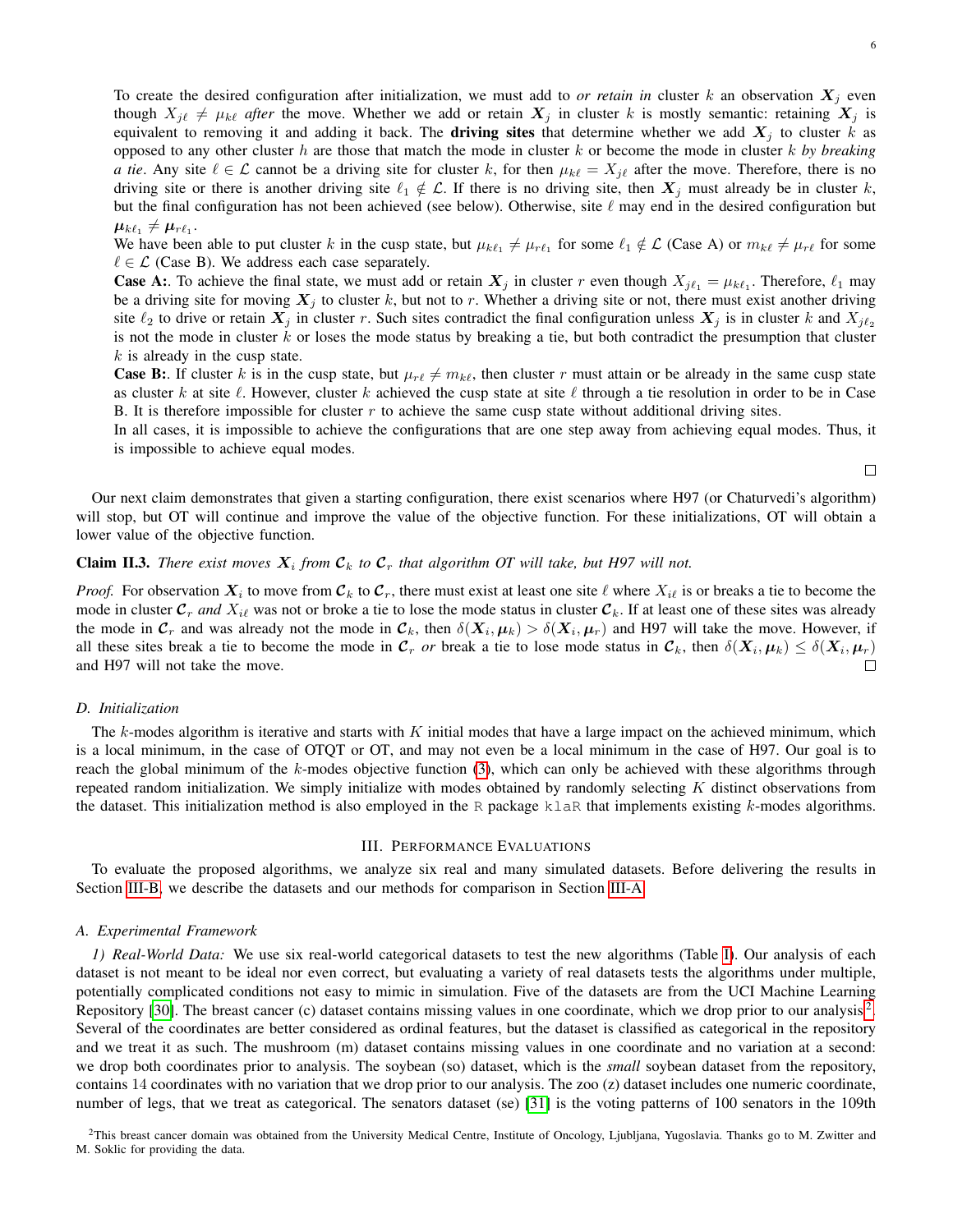#### TABLE I

<span id="page-6-0"></span>REAL-WORLD DATASETS. HERE,  $n$  is number of observations,  $p$  is the number of non-constant coordinates,  $p'$  is the number of DIMENSIONS EXPLAINING  $99.9\%$  of the dataset variation,  $K_t$  is the reported true number of clusters,  $c=\sum_j (|\mathcal{J}_j|-1),$  where  $|\mathcal{J}_j|$  is THE SIZE OF THE SET OF CATEGORIES OBSERVED AT COORDINATE  $1 \leq j \leq p$ , AND ARI IS THE MEAN ADJUSTED RAND INDEX [\[29\]](#page-14-9) FOR THE BEST SOLUTIONS AT THE INDICATED NUMBER OF CLUSTERS. THE MAXIMUM ARI IS BOLDED FOR EACH DATASET, BUT IF THE MAXIMUM DID NOT OCCUR FOR  $K \in \{K_t-1, K_t, K_t+1\}$ , WE REPORT THE MAXIMUM ARI AND THE MAXIMIZING K IN PARENTHESES UNDER COLUMN MAX.

|                 |           | <b>Data Dimensions</b> |     |                  |       |             | ARI     |       |         |         |
|-----------------|-----------|------------------------|-----|------------------|-------|-------------|---------|-------|---------|---------|
| <b>Dataset</b>  | Abbr.     | $\boldsymbol{n}$       | D   | $\boldsymbol{p}$ | $K_t$ | $\mathbf c$ | $K_t-1$ | $K_t$ | $K_t+1$ | max     |
| cancer          | c         | 699                    | 8   | 7.8              |       | 72          | 0       | 0.67  | 0.39    |         |
| mushroom        | m         | 8.124                  | 20  | 15.0             |       | 92          | 0       | 0.61  | 0.21    |         |
| senators        | se        | 100                    | 542 | 49.9             | 3     | 1011        | 0.04    | 0.45  | 0.49    |         |
| soybean         | <b>SO</b> | 47                     | 21  | 15.5             | 4     | 40          | 0.65    | 0.95  | 0.79    |         |
| splice          | sp        | 3.175                  | 60  | 59.3             | 3     | 182         | 0.01    | 0.02  | 0.03    | 0.05(7) |
| Z <sub>00</sub> | z         | 101                    | 16  | 14.5             |       | 26          | 0.63    | 0.66  | 0.63    | 0.83(5) |

US Congress from January 3, 2005 to January 3, 2007. This dataset has 542 coordinates, each of which has three categories (voting for, against, or no vote recorded). There were nominally three groups of senators (44 Democrats, 1 Independent and 55 Republicans), so  $K = 3$ , however, the independent senator caucused with the Democratic senators during this Congress.



<span id="page-6-1"></span>Fig. 2. The mean achieved ARI at each tested number of clusters K. The single point along each trajectory indicates the reported true  $K_t$ .

To characterize the strength of the clustering signal in these datasets under the  $k$ -modes objective function, we compute the average Adjusted Rand Index [\[29\]](#page-14-9) (ARI in Table [I\)](#page-6-0) for all solutions that achieved the global minimum for each value of K in a range of choices (see Fig. [2\)](#page-6-1). Since we do not know the true global minimum, we assume the minimum achieved criterion across all algorithms and random initializations in this study is the global minimum. Except in the splice dataset for  $K > 2$ , the observed minimum is achieved several times. The ARI for solutions achieving the global minimum may vary because the optimization function is discrete and there is randomness in the clustering of observations with tied distances to more than one mode. Four datasets achieved a maximal ARI at or near the reported true number of clusters  $K_t$  (Fig. [2\)](#page-6-1). The splice dataset achieved a maximum ARI of 0.05 at  $K = 7$ , well above the reported value of  $K_t = 3$ . The low ARI values indicate little to no structure in the splice data, at least no structure consistent with the stated labels or the k-modes model. The zoo data achieved a maximum ARI of 0.88 at  $K = 5$ , a strong indication of clustering, but below the reported value of  $K_t = 7$ . Thus there may be insufficient information to distinguish all seven reported clusters, but the labels appear to be consistent with the detectable structure in the zoo data.

*2) Simulation:* We undertook a simulation study to explore the behavior of the proposed OTQT and OT algorithms and the existing H97 algorithm. We simulated 20 replicate samples of size  $n = 1000$  with 4 categories possible at each of  $p \in \{5, 10\}$ coordinates,  $K \in \{2, 5\}$  clusters, and four levels of clustering difficulty (Figure [3](#page-7-0)(b)).

We allow unequal-sized clusters by simulating the cluster proportions as  $\pi \sim$  Dirichlet(1, 1, . . . , 1). Then, the cluster sizes  $(|C_1|, |C_2|, \ldots, |C_K|)$  follow a Multinomial(1000,  $\pi$ ) distribution. To guarantee K clusters, we discard any simulation with  $|\mathcal{C}_k| = 0$  for any  $1 \leq k \leq K$ . To simulate the observations, we assume a nested continuous time Markov chain (CTMC) model. This model is flexible, but we use a particularly simple formulation, where the rate of change between categories is equal. In this case, choosing realization times is equivalent to choosing a probability of change, and conditional on change, all substitutions are equally likely. In the inner level, we simulate  $K$  modes from an "ancestor" observation. The ancestor is generated with independent coordinates and uniform category probabilities. Then, each coordinate of each mode is sampled by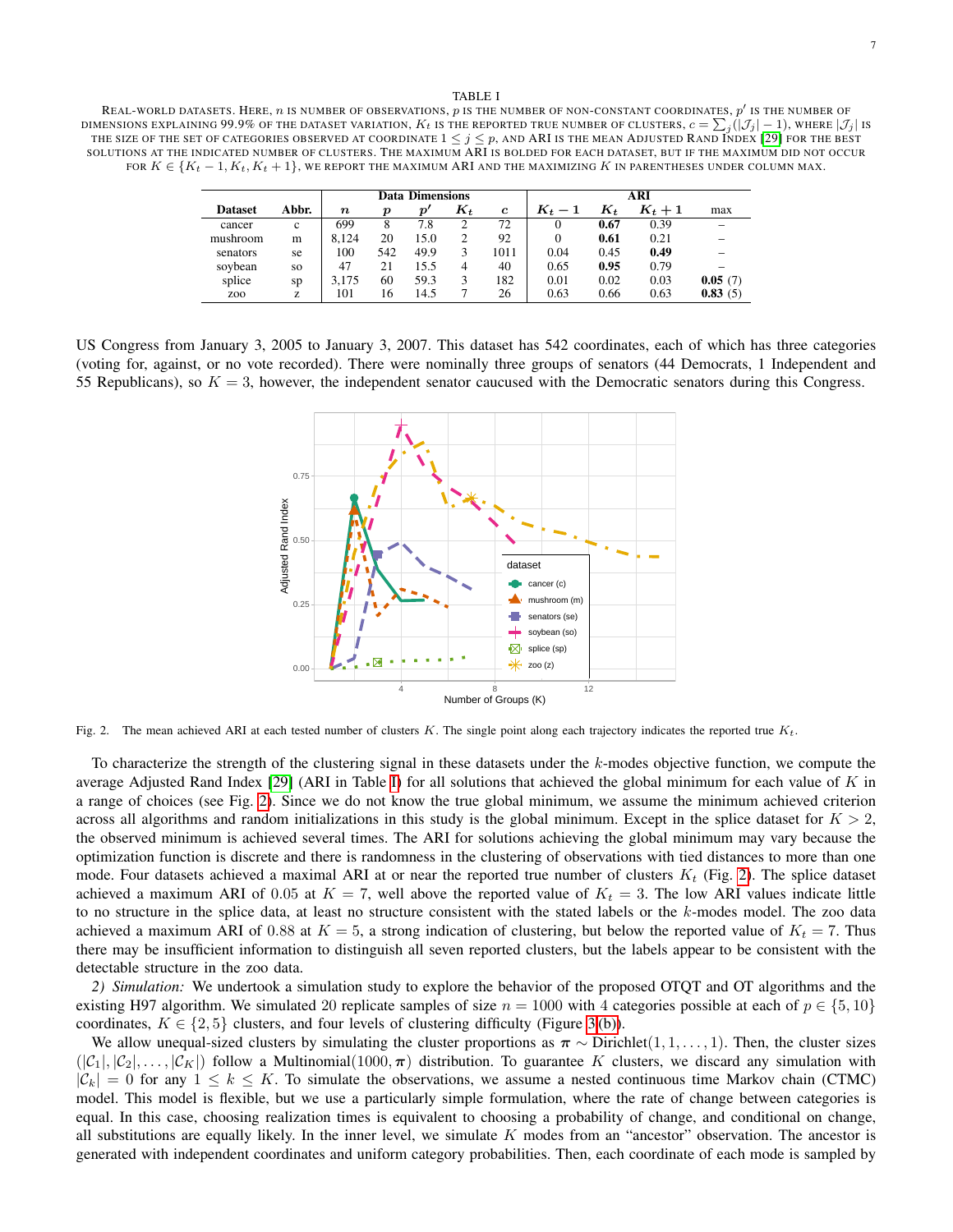<span id="page-7-2"></span>

<span id="page-7-1"></span>

|                                 |  |               | Change $ARI(p, K)$                                |  |                                           |  |
|---------------------------------|--|---------------|---------------------------------------------------|--|-------------------------------------------|--|
| $\boldsymbol{p}$                |  | $K$ $t$ Prob. |                                                   |  | $5, 2 \quad 5, 5 \quad 10, 2 \quad 10, 5$ |  |
| $\{5, 10\}$ $\{2, 5\}$ 0.5 0.12 |  |               | $\vert 0.996 \vert 0.995 \vert 0.971 \vert 0.925$ |  |                                           |  |
| $\{5, 10\}$ $\{2, 5\}$ 1.0      |  | 0.21          | $\vert 0.976 \vert 0.959 \vert 0.875 \vert 0.785$ |  |                                           |  |
| $\{5, 10\}$ $\{2, 5\}$ 1.2      |  | 0.25          | $\vert 0.979 \vert 0.934 \vert 0.855 \vert 0.662$ |  |                                           |  |
| $\{5, 10\}$ $\{2, 5\}$ 2.0      |  | 0.36          | $\vert 0.834 \vert 0.777 \vert 0.664 \vert 0.480$ |  |                                           |  |

(b) Simulation conditions

<span id="page-7-0"></span>Fig. 3. Simulations. [\(a\)](#page-7-2) Nested simulation structure models K modes (here, 5) as independent realizations of a CTMC initialized with the center (black) observation and evolved for time  $t_0$ . The observations are then simulated as independent realizations of a second CTMC initialized from each mode and evolved for time t. Better separation of clusters, and easier data to cluster, are produced as  $t_0/t$  increases. [\(b\)](#page-7-1) p is the number of coordinates, K is the true number of clusters, and t is the aforementioned indication of clustering difficulty  $(t_0$  is held constant). For each t, there is an induced Change Prob., the expected proportion of changed coordinates in an observation, relative to the mode. We also report the median, among the 20 replicates, of ARI at the true  $K$  (see Methods).

initializing an independent realization of the CTMC from the corresponding ancestor state. In our simulations, the inner CTMC results in a  $70\%$  chance of change at each coordinate. To guarantee K distinct modes, we discard any simulation with two or more identical modes. Finally, we simulate the  $|\mathcal{C}_k|$  independent observations within cluster k by applying independent CTMC realizations to each coordinate for t time units. In our simulations, we explore four values of  $t \in \{0.5, 1, 1.2, 2\}$ , resulting in probabilities of change that vary from 12% to 36% (Figure [3](#page-7-0) [\(b\),](#page-7-1) "Change Prob."). These simulation conditions produce data with varying difficulty of clustering. To illustrate, we report the median of mean ARIs [\[29\]](#page-14-9). Specifically, for each simulated dataset, we compute the mean ARI observed for solutions achieving the smallest observed criterion  $(3)$  at the true K. The median across the 20 simulated datasets is reported in Figure [3](#page-7-0) [\(b\).](#page-7-1) Clustering difficulty increases with t, K, and p.

*3) Analysis Methodology:* We analyze both real and simulated datasets by initializing each of the three algorithms (H97, OTQT, and OT)  $\alpha nKp'$  times. Specifically, all three algorithms are initialized with the same  $\alpha nKp'$  sets of initial modes. This experimental structure creates dependence between the algorithm results, which is accommodated throughout the analyses that follow. K ranges in  $\{1, 2, \ldots, 2K_t + 1\}$  for the real datasets (except mushroom, where the upper limit is  $2K_t + 2$ , because of a local peak in the ARI at  $K = 4$ , Fig. [2\)](#page-6-1) and  $\{1, 2, \ldots, 2K_t - 1\}$  for the simulated datasets with  $K_t = 5$  and  $\{1, 2, \ldots, 2K_t\}$ for the simulated datasets with  $K_t = 2$ , where  $K_t$  is the reported or true number of clusters. The multiplier  $\alpha$  and thus the number of runs (independent initializations) is chosen to be the smallest integer multiple such that  $\alpha np' \max\{K\}$  exceeds 500,000. For the real data, n and p' are the data dimensions as reported in Table [I.](#page-6-0) For simulation,  $n = 1,000$ ,  $p' \in \{5, 10\}$ , and  $K_t \in \{2, 5\}$  as reported in Figure [3](#page-7-0)(b). Since  $p' = p$  for the simulated data, we may interchangeably use p and p' when discussing simulation data.

We compare the algorithms in terms of both accuracy per initialization and time to reach a target value of the objective function [\(3\)](#page-1-3). Ideally, the target value is the global minimum, but this value is unknown, even for the simulated data. For the real data, we assume the minimum achieved across all algorithms is the global minimum. This target is achieved frequently enough to perform statistical tests, except in the splice dataset. In this case and for all simulation datasets, we consider the target met if the minimum is at or below the 5th percentile of optima achieved across all algorithms. Henceforth, we refer to this value of the objective function as the "target".

To compare the accuracies of pairs of algorithms, we count the number of initializations that achieve the target. Given a pair of algorithms to compare, we count the number of times the first algorithm achieves the target and the second does not  $(n_{10})$  and vice versa  $(n_{01})$ . If there is no difference between algorithms, then conditional on  $N_{10} + N_{01} = n_{10} + n_{01}$ ,  $N_{10} \sim$  $Bin(n_{10}+n_{01}, 0.5)$ . To avoid the situation where  $n_{10}+n_{01} = 0$ , we approximate this distribution as  $Bin(n_{10}+n_{01}+2, 0.5)$  and assess the left tail probability as  $Pr(N_{10} \le n_{10} + 1)$ . Discrepancy between the true distribution and this approximation will be highest for low counts and consequently, yield less significant test results. To retain the precision of extreme tail probabilities both near 0 and near 1, when  $n_{10} > n_{01}$ , we instead compute  $Pr(N_{01} \le n_{01}) = 1 - Pr(N_{10} \le n_{10} + 1)$ . We use Holm's method [\[32\]](#page-14-10) to correct the probabilities for multiple testing, then cap the resulting values at 0.5 (Holm's method caps them at 1). Finally, we negate the values with  $n_{10} > n_{01}$  and apply a probit-like transformation  $-\text{sign}(x)\Phi^{-1}(|x|)$  to map the values to the real line, such that data supporting the superiority of the first algorithm approach  $\infty$ , while data supporting the superiority of the second algorithm approach  $-\infty$ . To quantify the effect size, we compute confidence intervals for rate ratio  $r = \frac{n_{10}+1}{n_{01}+1}$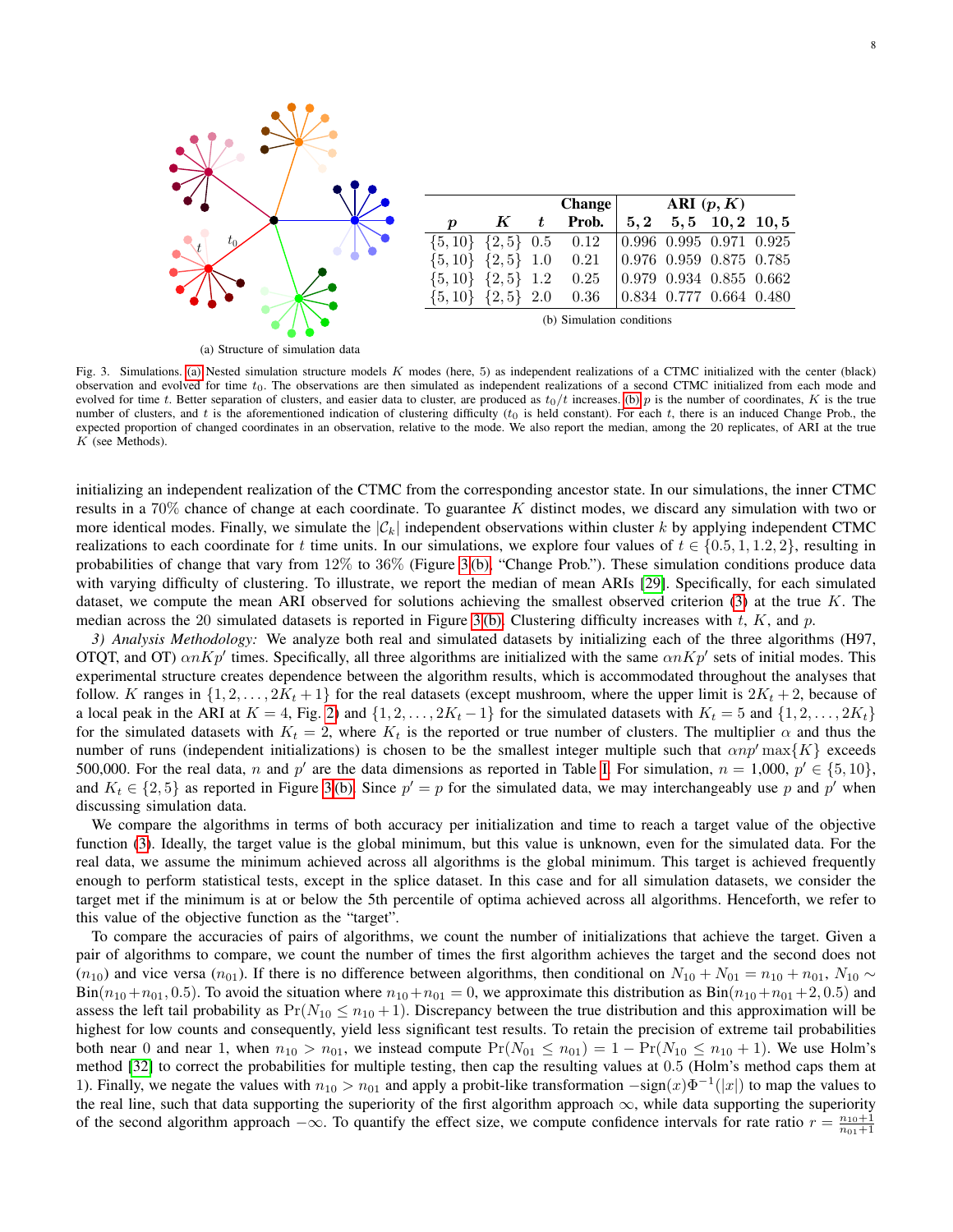#### TABLE II

<span id="page-8-1"></span>REAL DATA AT THE TRUE  $K_t$ . AVERAGE NUMBER OF INITIALIZATIONS AND TIME, IN SECONDS, BETWEEN INITIALIZATIONS ACHIEVING THE GLOBAL MINIMUM FOR ALGORITHMS H97, OTQT, AND OT (MINIMUM BOLDED). †OTQT SIGNIFICANTLY DIFFERENT FROM H97. ‡OT SIGNIFICANTLY DIFFERENT FROM OTQT. §SPLICE DATA DID NOT REPEATEDLY REACH THE MINIMUM OBSERVED OBJECTIVE VALUE, SO ALL VALUES ARE COMPUTED FOR INITIALIZATIONS ACHIEVING MINIMA AT OR BELOW THE 5TH QUANTILE OF ALL ACHIEVED MINIMA.

|                 |                    |                                                                        | Data H97 OTQT OT Scale   H97 OTQT OT Scale |                                  | Avg. Inits. to Minimum Avg. Time to Minimum (s) |
|-----------------|--------------------|------------------------------------------------------------------------|--------------------------------------------|----------------------------------|-------------------------------------------------|
|                 |                    |                                                                        | $10^0$                                     | $  3.0 2.8 \dagger 2.7 \ddagger$ | $10^{-4}$                                       |
|                 |                    | c $\begin{vmatrix} 2.1 & 2.1 \ \text{m} & 2.1 & 2.1 \end{vmatrix}$ 2.1 | $10^0$                                     | $12$ 7.7 $7.5\pm$                | $10^{-2}$                                       |
|                 |                    | se $1.1$ 1.1 $\uparrow$ 1.1                                            | $10^{0}$                                   | $1.4$ 1.0 $1.0$ $1.0$ $1.0$      | $10^{-3}$                                       |
| SO <sub>1</sub> | $\vert 2.0 \vert$  | $1.7$ † 1.7 $\ddagger$                                                 | $10^{0}$                                   | $1.2$ 1.1 $1.01$                 | $10^{-4}$                                       |
|                 |                    | sp§   1.9 1.7† 1.7‡                                                    | $10^1$                                     | $2.2$ $3.0$ $2.1$ $\ddagger$     | $10^{-1}$                                       |
|                 | $\mathbf{z}$   1.2 | $0.9+$ 0.9                                                             | $10^{2}$                                   | $16$ 8.7 $\pm$ 8.2               | $10^{-2}$                                       |

using

$$
\left(r \exp \left[-q_{0.975}\sqrt{\frac{1}{n_{10}+1}+\frac{1}{n_{01}+1}}\right], r \exp \left[q_{0.975}\sqrt{\frac{1}{n_{10}+1}+\frac{1}{n_{01}+1}}\right]\right),\right.
$$

where  $q_{0.975}$  is the  $(1 - \alpha/2)$  quantile of the standard normal distribution with  $\alpha = 0.05$ .

To compare the speed of the methods, we record the real time in seconds, also known as "wait times", between initializations that strike the target. To compare algorithms, if the first algorithm strikes the target with a wait time of  $T_1$  and the second algorithm strikes the target with a wait time of  $T_2$ , then we perform a Wald's test of equal mean wait times,  $\mathbb{E}[T_1] = \mathbb{E}[T_2]$ , using statistic  $(\overline{T}_1 - \overline{T}_2)/\sqrt{\text{Var}(\overline{T}_1 - \overline{T}_2)}$ , where  $\text{Var}(\overline{T}_1 - \overline{T}_2) = \text{Var}(T_1)/n_1 + \text{Var}(T_2)/n_2 - \frac{2}{n_1 n_2} \sum_{i=1}^{n_1} \sum_{j=1}^{n_2} \text{Cov}(T_{1i}, T_{2j}), T_{1i}$ is the *i*th of  $n_1$  observed wait times for method 1 and  $T_{2j}$  the *j*th of  $n_2$  observed wait times for method 2. The variances are estimated from the sample variance of the observed wait times. For the covariance, we assume that pairs of initializations are independent and identically distributed, and therefore the covariance between any two wait times is determined by the number of initializations they share in common, so

$$
Cov(T_{1i}, T_{2j}) = c_{12} \mathbb{1} \left\{ \min\{r_{i1}, r_{j2}\} > \max\{l_{i1}, l_{j2}\} \right\} (\min\{r_{i1}, r_{j2}\} - \max\{l_{i1}, l_{j2}\}),
$$

where  $c_{12}$  is the estimated covariance of the paired times to complete one initialization, estimated from the  $\alpha np'K$  initializations,  $l_{il}$  and  $l_{jl}$  are the indices of the previous initialization to hit the target (or 0 if none), and  $r_{il}$ ,  $r_{jl}$  are the indices of the *i*th and jth strike on the target for  $l \in \{1,2\}$  indicating the method. Confidence intervals for time to target ratio  $\overline{T}_1/\overline{T}_2$  are computed via Fieller's method [\[33\]](#page-14-11).

#### <span id="page-8-0"></span>*B. Results*

We now compare the k-modes algorithms on real and simulated datasets. It is not our purpose to advocate for the k-modes objective function. The comparison of objective functions and their relative performance on these and other datasets is for others to evaluate [\[34\]](#page-14-12). We have proven that the OT algorithm is more accurate per iteration, but we must empirically show whether it is more accurate per initialization. It is possible that finding better moves in early iterations can trap the OT algorithm in local minima. Since the OTQT and OT algorithms are more expensive per iteration, we also empirically assess speed to the optimum. The measured speeds are dependent on the particular implementation of the algorithm, the architecture and the compiler, but provide some indication of the tradeoff between the computational simplicity of H97 [\[17\]](#page-14-0) vs. the guarantees of OTQT. We will show that OTQT and OT are more accurate per initialization and almost always faster to the target than the H97 algorithm.

*1) Real-World Data:* On the six real datasets introduced in Section [III-A1,](#page-5-3) we find the proposed OTQT algorithm is almost universally more accurate than the H97 algorithm per initialization, as measured by the proportion of initializations achieving a target minimum of the objective function [\(3\)](#page-1-3). To formally compare pairs of algorithms, we run them on the same initializations and count the number of runs where the first algorithm (H97) achieves the target minimum but the second (OTQT) does not  $(n_{10})$  and vice versa  $(n_{01})$ . In Table [II,](#page-8-1) we report the average number of initializations between hits on the target for all three algorithms. The first four datasets achieve the minimum objective with ease, and the difference between H97 and the proposed algorithms is small, though significant. Fig. [4](#page-9-0) [\(a\)](#page-9-1) shows details, including the probit-transformed left tail probabilities  $Pr(N_{10} \le n_{10})$ , which approach  $\infty$  if the first algorithm is superior to the second or  $-\infty$  if the second algorithm is superior. Controlling the family-wise error rate (FWER) at 0.05 [\[32\]](#page-14-10), a null hypothesis of equal accuracy is strongly rejected in nearly all cases, and only the breast cancer dataset at  $K = 2$  found H97 significantly better than OTQT (Fig. [4a\)](#page-9-1). For all other datasets and choices of  $K$ , OTQT was significantly more accurate per initialization than H97.

The per iteration speed of H97 does not make up for fewer initializations arriving at the target; it takes more average time to achieve the target than the OTQT algorithm. To compare times, we collect data on the duration of each run, including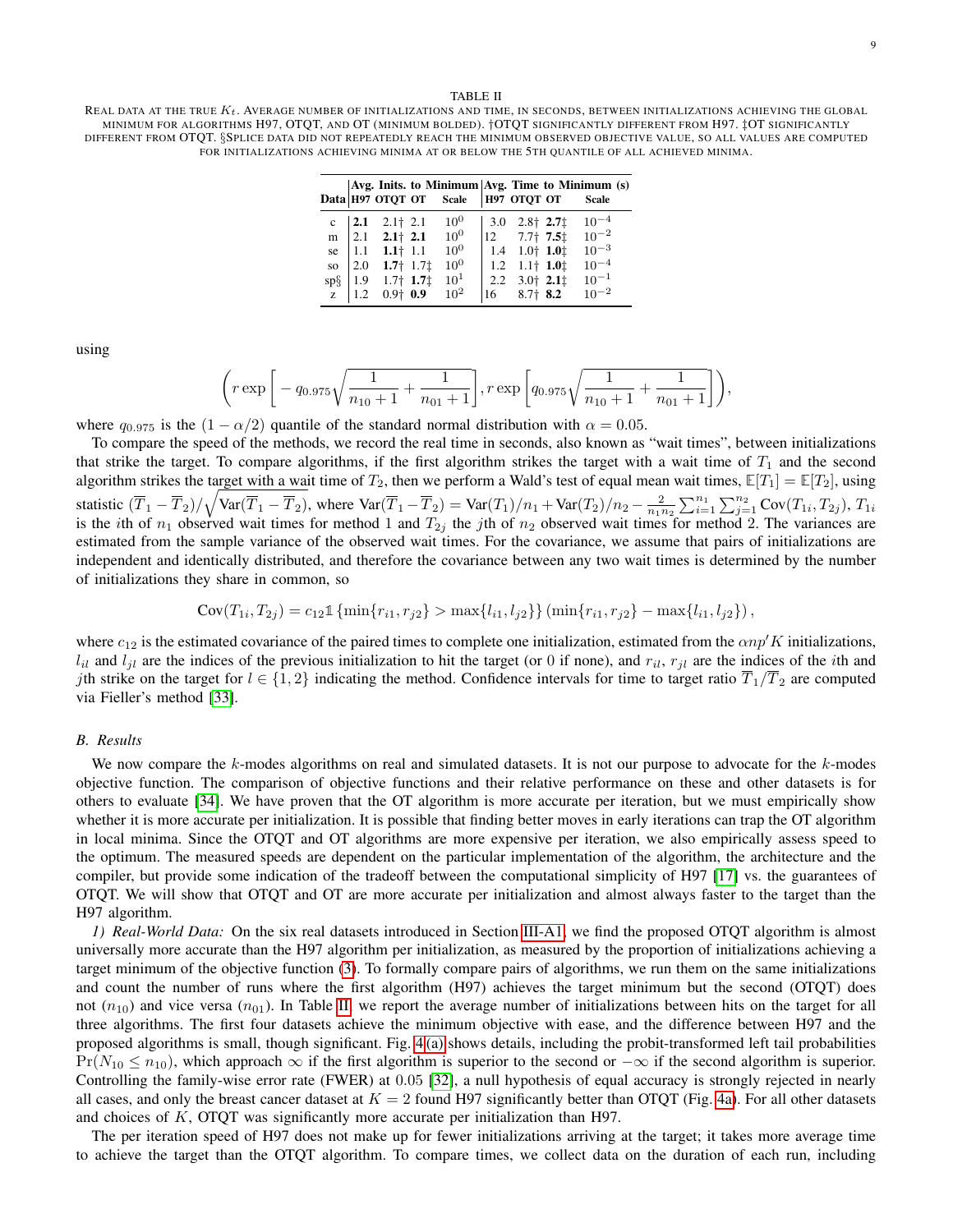

<span id="page-9-2"></span><span id="page-9-1"></span><span id="page-9-0"></span>Fig. 4. H97 vs. OTQT on real data. In 12 pairs of plots, top show probit-transformed, adjusted left tail probabilities for tests of equal [\(a\)](#page-9-1) initializations or [\(b\)](#page-9-2) real time to target minimum for both algorithms. Dotted lines indicate significance level controlling FWER at 0.05. Bottom plots show rate [\(a\)](#page-9-1) or time [\(b\)](#page-9-2) ratios with 95% confidence intervals on the log10 scale; no difference marked by the dotted line. The y-axes are linked across facets in a row; x-axes are not linked.



<span id="page-9-5"></span><span id="page-9-4"></span><span id="page-9-3"></span>Fig. 5. Accuracy and timing of H97 vs. OTQT at  $K_t = 5$ . In each pair of plots, boxplots summarize the probit-transformed, adjusted left-tail probabilities (upper plots) and log10-transformed ratios (lower plots) at each  $K$  (horizontal position). The dotted horizontal lines in the upper plots demarcate the acceptance region for the null hypothesis of no change when FWER is 0.05. Similar dotted lines in the bottom plots indicate no difference between the H97 and OTQT algorithms.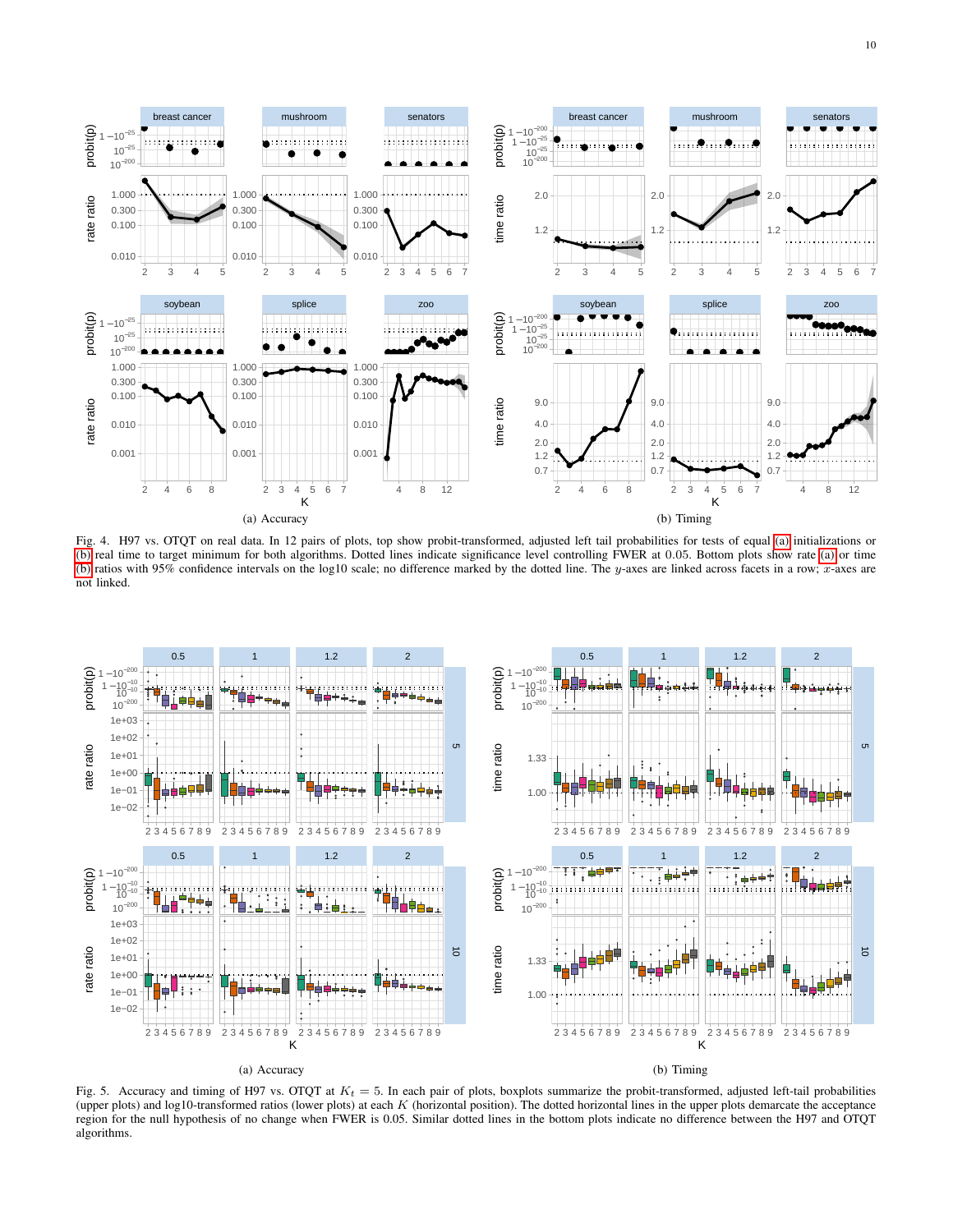initialization but excluding bookkeeping (*e.g.*, for computing ARI). We report average cumulative run time to achieve the target minimum for each algorithm using repeated initializations at the true  $K_t$  in Table [II;](#page-8-1) other choices of K and details are in Fig. [4](#page-9-0) [\(b\).](#page-9-2) OTQT is faster than H97 on all but the splice dataset (Fig. [4](#page-9-0) [\(b\)\)](#page-9-2). H97 is a fraction faster than OTQT on the breast cancer and soybean datasets for specific choices of  $K$ , but not on average across all  $K$ . When H97 is faster than the OTQT algorithm, it is rarely more than 30% faster, whereas OTQT is up to nine times faster than H97. The speed advantage of the OTQT algorithm increases with K, especially for K larger than the true  $K_t$ . Overall, OTQT has a larger speed advantage on a broader range of datasets and conditions.

The theory of Section [II-C](#page-4-4) offers no indication of the role of the quick transfer stage. Empirically, we found OTQT and OT were less likely to differ in performance from each other. If they did, the effect size was typically smaller than the difference when comparing either method with H97. For the senators and soybean datasets, OTQT was more accurate than OT per initialization for intermediate values of  $K$ , while on the splice dataset, OT had a tiny, but significant, advantage over OTQT (Fig. [6](#page-11-1) [\(a\)\)](#page-11-2). OT is significantly faster to the target minimum than OTQT on all but the mushroom dataset (Table [II](#page-8-1) and Fig. [6](#page-11-1)(b)). As a result, OT is faster than H97 on all but the soybean dataset at  $K = 3$  and the splice dataset at  $K = 4$  and  $K = 7$  (Fig. [7\)](#page-12-6).

*2) Simulation Data:* Because we replicate each simulation condition 20 times, it is possible to show trends across features of the data, such as dimension (p), number of clusters  $(K_t)$ , and difficulty of clustering (t). Whereas on real datasets, we compared methods across initializations, for simulation data, here, we compare methods across replicates.

Just as for the real datasets, the OTQT algorithm is significantly more accurate than the H97 algorithm as measured by the proportion of initializations achieving the target value of the objective function (Fig. [5](#page-9-3) [\(a\)](#page-12-8) for  $K_t = 5$ , Fig. [8](#page-12-7) (a) for  $K_t = 2$ ). We plot the significance (transformed left tail probabilities, upper plots in each pair) and magnitude (log10 rate ratios, lower plots) of the difference in the targeting rates for the two algorithms. The OTQT algorithm is significantly more likely to achieve the target minimum than H97, except perhaps when true  $K_t = 5$  and estimation  $K = 2$ . The benefit of the OTQT algorithm increases with estimation K except when the clusters are most separated ( $t = 0.5$ ).

OTQT is almost always substantially faster than H97 (Fig. [5](#page-9-3) [\(b\)\)](#page-9-5). As for the real data, the speed of H97 occasionally makes up the accuracy difference so that it achieves the target slightly faster than OTQT under select conditions. At the specific setting  $K_t = 5$ ,  $p = 5$ ,  $t = 2$ , and  $K > 4$ , there is a small temporal advantage of H97 per initialization (average 0.11ms; interquartile range  $-0.16 - 0.39$ ms), with H97 significantly better than OTQT in 60% of the simulations. In contrast, the accuracy advantage of OTQT at all settings with  $p = 10$  does translate into a speed advantage over H97 (average 11ms; interquartile rage 0.14 – 8.9ms; significantly better in 87% of simulations) that increases with K so that by  $K = 9$ , 100% of the differences are significant (average 44ms; interquartile range 11 – 55ms). For the simulation with  $K_t = 2$ , OTQT is faster than H97 except for  $K = 2$  and good separation (t = 0.5), although the advantage of OTQT is often not significant at  $K = 3$  (Fig. [8](#page-12-7)(b)). Overall, there appears to be little cost to using OTQT and almost always an advantage.

# IV. CONCLUSIONS

We have devised a novel optimal transfer and quick transfer (OTQT) k-modes algorithm, inspired by the k-means algorithm of [\[11\]](#page-12-2). We prove our novel algorithm is capable of progressing to a lower value of the objective function even when competing algorithms would terminate. On real and simulated data, we demonstrate that it is, in fact, more likely to achieve a better optimum given a single initialization. Both the novel and original algorithms share  $O(npK)$  run time per iteration [\[11\]](#page-12-2), however, the proposed algorithm is computationally more expensive per iteration than the existing algorithm [\[17\]](#page-14-0). Nevertheless, OTQT appears to scale better with complexity in the data, including more coordinates, more difficult clustering, and more clusters. The previous algorithm can be faster under specialized conditions, such as when the clusters are well-separated and the assumed number of clusters is near the truth, but the absolute difference in time is typically small. Especially considering that users generally choose the number of initializations, not the runtime, when applying  $k$ -modes, the more accurate and almost always faster OTQT algorithm should be preferred.

The timing results are sensitive to the implementation, platform used for testing (Intel(R) Xeon(R) CPU E3-1241 v3 3.50GHz), and compiler (gcc). In our hands, the alternative algorithm OT that dispenses with the quick transfer stage ends up as the fastest algorithm to the minimum objective. In polishing the algorithm description for publication, we also identified a possible improvement for the optimal transfer stage. Currently, when a transfer happens, the second closest mode is set to the previous mode, but the algorithm has information about closer modes if they exist. There may also be further enhancements possible for the H97 algorithm. Thus, tweaks to the algorithms and more efficient coding may change the temporal differences between the algorithms, but the higher per-initialization accuracy of OTQT and OT over H97 is proven.

Two sets of tie-breaking rules, chosen largely for their algorithmic convenience, are used in all algorithms. First, we arbitrarily order categories to distinguish major and minor modes when there are tied category counts within a cluster. Second, we use the cluster order to determine how to assign observations to clusters when two or more modes are equally distant. These rules guarantee the same solution given the same initial modes in the same order, but may yield different clusters when the same initial modes are given in different order. To guarantee the same solution despite initial mode ordering, the second rule could be modified to transfer to the first cluster ordered by the categories at each coordinate. However, neither solution reflects the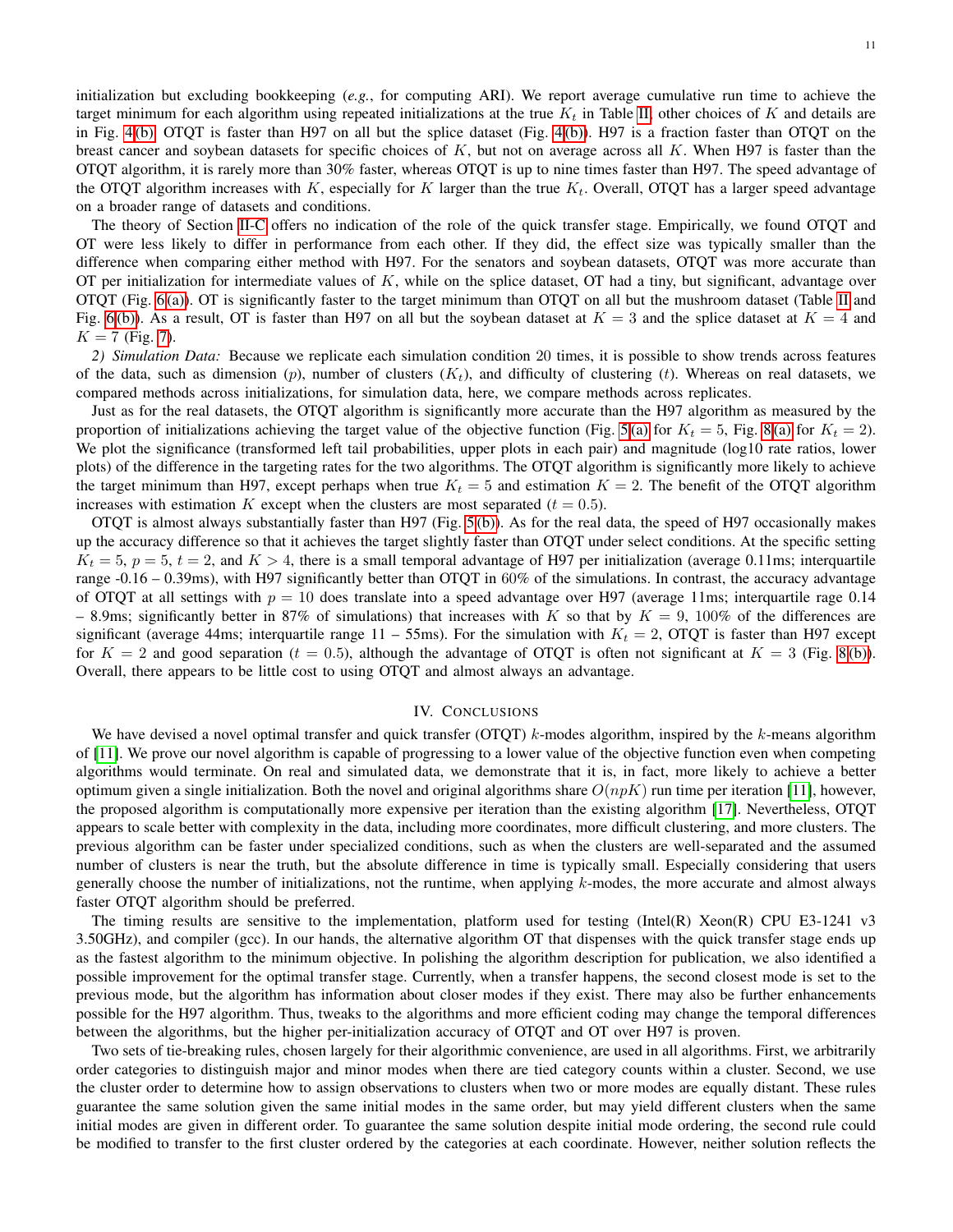true uncertainty in the data. It would be preferable to code algorithms that randomize both the category and mode orderings and then summarize the observed ambiguity in modes and partitions across the multiple solutions achieving the same minimum objective value. In reality, most algorithms will either report the first or last solution to obtain the minimum objective value.

The k-modes algorithm is not the only clustering method for categorical data. Most approaches transform the data so that numeric clustering methods can apply [\[16\]](#page-13-2), [\[35\]](#page-14-13), [\[36\]](#page-14-14). Such approaches include defining a distance [\[22\]](#page-14-5), [\[25\]](#page-14-15), [\[26\]](#page-14-16), [\[37\]](#page-14-17)–[\[41\]](#page-14-18) or similarity [\[27\]](#page-14-19), [\[42\]](#page-14-20)–[\[46\]](#page-14-21) or link [\[47\]](#page-14-22) for categorical data and using the result in an appropriate clustering algorithm. Others optimize, often approximately, criteria defined for categorical data [\[17\]](#page-14-0), [\[48\]](#page-14-23)–[\[65\]](#page-15-0). Each of these methods and  $k$ -modes assume, either explicitly or implicitly, some generative model, and while there have been some comparisons of their performance [\[34\]](#page-14-12), [\[66\]](#page-15-1), there is no doubt that the k-modes objective function is not always the best optimization criteria for categorical data. In many cases, where the generative model is unknown, it may be preferable to employ ensemble methods for combining results from multiple categorical data clustering methods [\[67\]](#page-15-2)–[\[70\]](#page-15-3). Ensemble methods rely on algorithmic efficiency, so when k-modes is included in the ensemble, it will be useful to employ the fastest possible version of the algorithm, such as OTQT and OT. Further, the new algorithms could be incorporated in syncytial clustering algorithms for categorical data using Generalized or Gaussianized Distributional Transforms [\[71\]](#page-15-4), [\[72\]](#page-15-5) and copula models [\[73\]](#page-15-6), as outlined in [\[74\]](#page-15-7). In conclusion, we have contributed a novel and efficient k-modes algorithm that can be combined with many additional ideas and solutions to solve remaining problems in categorical data clustering.

## APPENDIX

Here we include supplementary figures for additional analyses that are mentioned but not displayed in the main text. The figures are ordered as they are referenced in the main text. The main text focuses on the comparison of algorithms H97 and OTQT, but here we show there are smaller, but sometimes significant differences between the OTQT and OT algorithms. Similarly, the main text focuses on results for simulation data with  $K_t = 5$ , but similar patterns are found for the  $K_t = 2$ simulations. In Figs. [6,](#page-11-1) [9](#page-13-4) and [10,](#page-13-5) we compare OTQT and OT in terms of the number and timing of initializations reaching the target for the real data,  $K_t = 5$  simulation data, and  $K_t = 2$  simulation data. Fig [7](#page-12-6) compares time to target for directly comparing H97 and OT on the real data, showing that OT is even more likely than OTQT to beat H97 to the target. Fig. [8](#page-12-7) shows the accuracy and timing results for comparing algorithms H97 and OTQT for  $K_t = 2$  simulation data.

<span id="page-11-2"></span>

<span id="page-11-1"></span>Fig. 6. Comparison of OTQT and OT on achieving target minimum. See Fig. [4](#page-9-0) legend for further explanation.

#### <span id="page-11-3"></span>**REFERENCES**

- <span id="page-11-0"></span>[1] D. B. Ramey, "Nonparametric clustering techniques," in *Encyclopedia of Statistical Science*. New York: Wiley, 1985, vol. 6, pp. 318–319.
- [2] G. J. McLachlan and K. E. Basford, *Mixture Models: Inference and Applications to Clustering*. New York: Marcel Dekker, 1988.
- [3] L. Kaufman and P. J. Rousseuw, *Finding Groups in Data*. New York: John Wiley & Sons, 1990.
- [4] B. S. Everitt, S. Landau, and M. Leesem, *Cluster Analysis (4th ed.)*. New York: Hodder Arnold, 2001.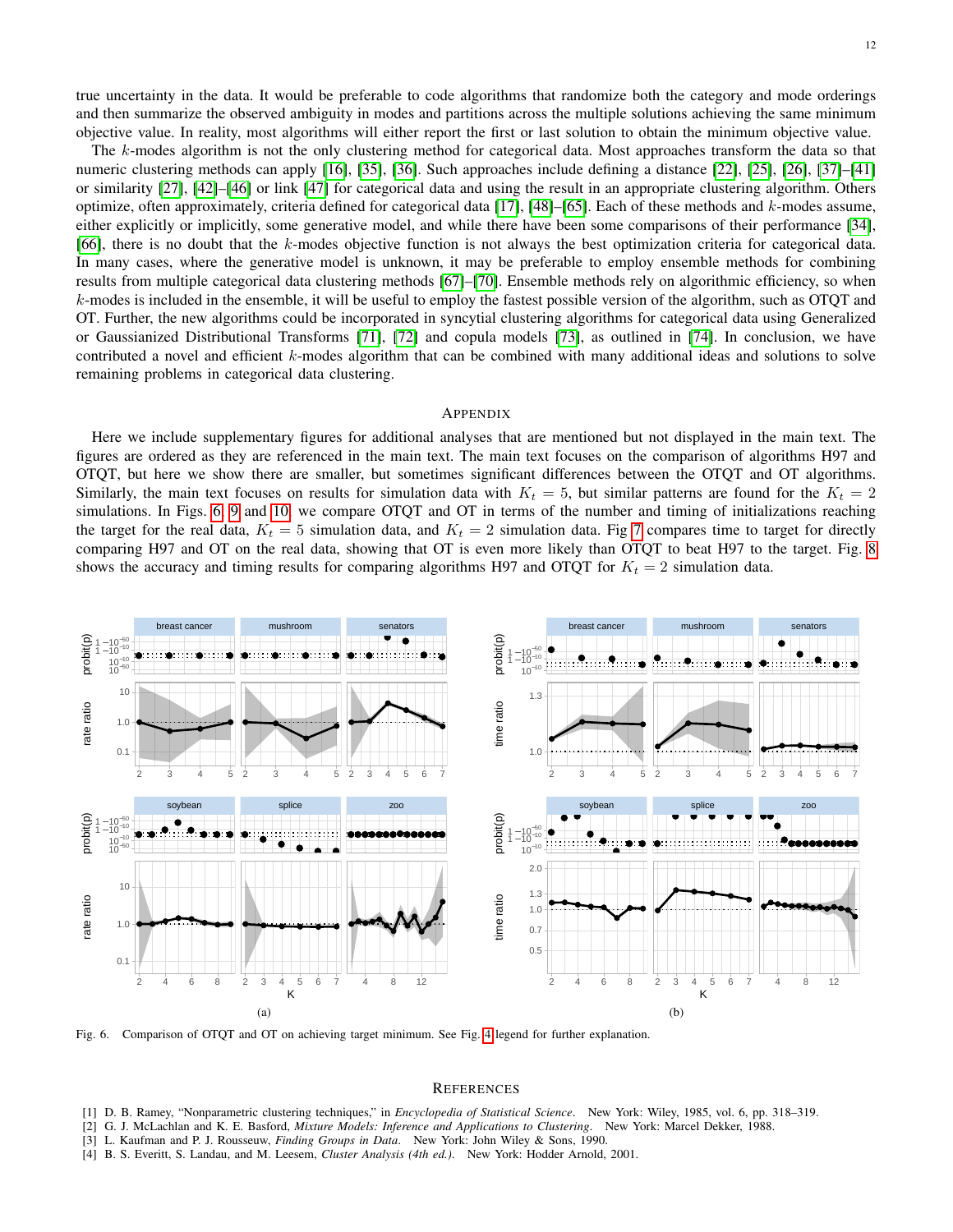

<span id="page-12-6"></span>Fig. 7. Comparison of H97 and OT on time to achieve target minimum. See Fig. [4](#page-9-0) legend for further explanation.

<span id="page-12-8"></span>

<span id="page-12-9"></span><span id="page-12-7"></span>Fig. 8. Accuracy and timing of H97 vs. OTQT for  $K_t = 2$ . See Fig. [5](#page-9-3) legend for further explanation.

- [5] V. Melnykov and R. Maitra, "Finite mixture models and model-based clustering," *Statistics Surveys*, vol. 4, pp. 80–116, 2010.
- [6] R. Xu and D. C. Wunsch, *Clustering*. NJ, Hoboken: John Wiley & Sons, Inc., 2009.
- <span id="page-12-0"></span>[7] C. Bouveyron, G. Celeux, T. B. Murphy, and A. E. Raftery, *Model-Based Clustering and Classification for Data Science: With Applications in R*, ser. Statistical and Probabilistic Mathematics. New York, NY: Cambridge University Press, 2019.
- <span id="page-12-1"></span>[8] R. J. Jancey, "Multidimensional group analysis," *Australian Journal Botany*, vol. 14, pp. 127–130, 1966.
- <span id="page-12-4"></span>[9] J. MacQueen, "Some methods for classification and analysis of multivariate observations," *Proceedings of the Fifth Berkeley Symposium*, vol. 1, pp. 281–297, 1967.
- <span id="page-12-5"></span>[10] S. Lloyd, "Least squares quantization in PCM," *Information Theory, IEEE Transactions on*, vol. 28, no. 2, pp. 129–137, 1982.
- <span id="page-12-2"></span>[11] J. A. Hartigan and M. A. Wong, "A k-means clustering algorithm," *Applied Statistics*, vol. 28, no. 1, pp. 100–108, 1979.
- <span id="page-12-3"></span>[12] G. Celeux and G. Govaert, "A classification EM algorithm for clustering and two stochastic versions," *Computational Statistics and Data Analysis*,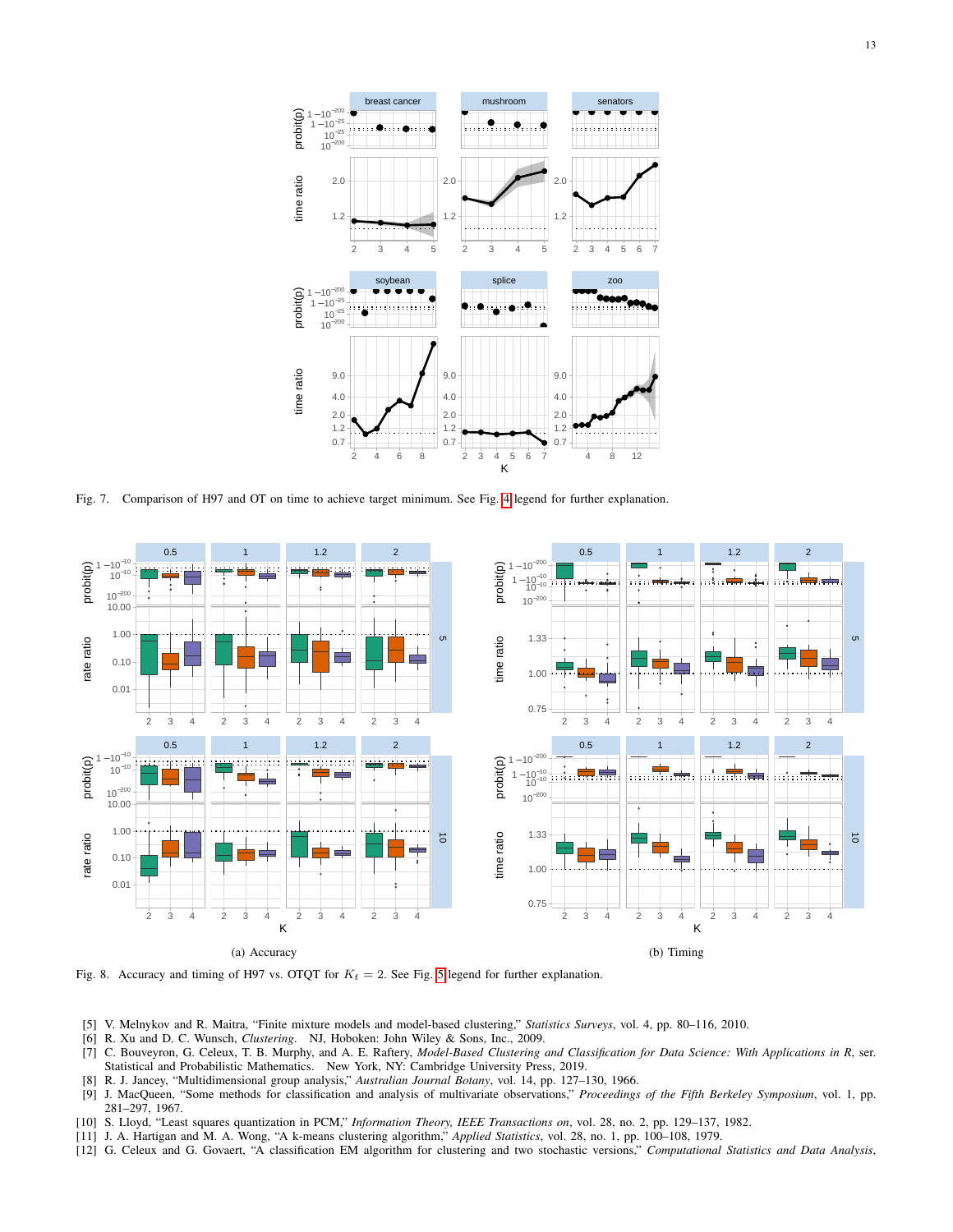

<span id="page-13-4"></span>Fig. 9. Accuracy and timing of OTQT vs. OT for  $K_t = 5$  $K_t = 5$ . See Fig. 5 legend for further explanation.



<span id="page-13-5"></span>Fig. 10. Accuracy and timing of OTQT vs. OT for  $K_t = 2$ . See Fig. [5](#page-9-3) legend for further explanation.

vol. 14, no. 3, pp. 315–332, 1992.

- <span id="page-13-0"></span>[13] R. Maitra, V. Melnykov, and S. Lahiri, "Bootstrapping for significance of compact clusters in multi-dimensional datasets," *Journal of the American Statistical Association*, vol. 107, no. 497, pp. 378–392, 2012.
- <span id="page-13-1"></span>[14] B. Andreopoulos, "Clustering categorical data," in *Data Clustering Algorithms and Applications*, C. C. Aggarwal and C. K. Reddy, Eds. Boca Raton, Fla.: CRC Press, 2014, ch. 12, pp. 277–304.
- <span id="page-13-3"></span>[15] M. Á. Carreira-Perpiñán and W. Wang, "The k-modes algorithm for clustering," 2013.
- <span id="page-13-2"></span>[16] A. Chaturvedi, P. E. Green, and J. D. Caroll, "K-modes clustering," *Journal of Classification*, vol. 18, no. 1, pp. 35–55, 2001.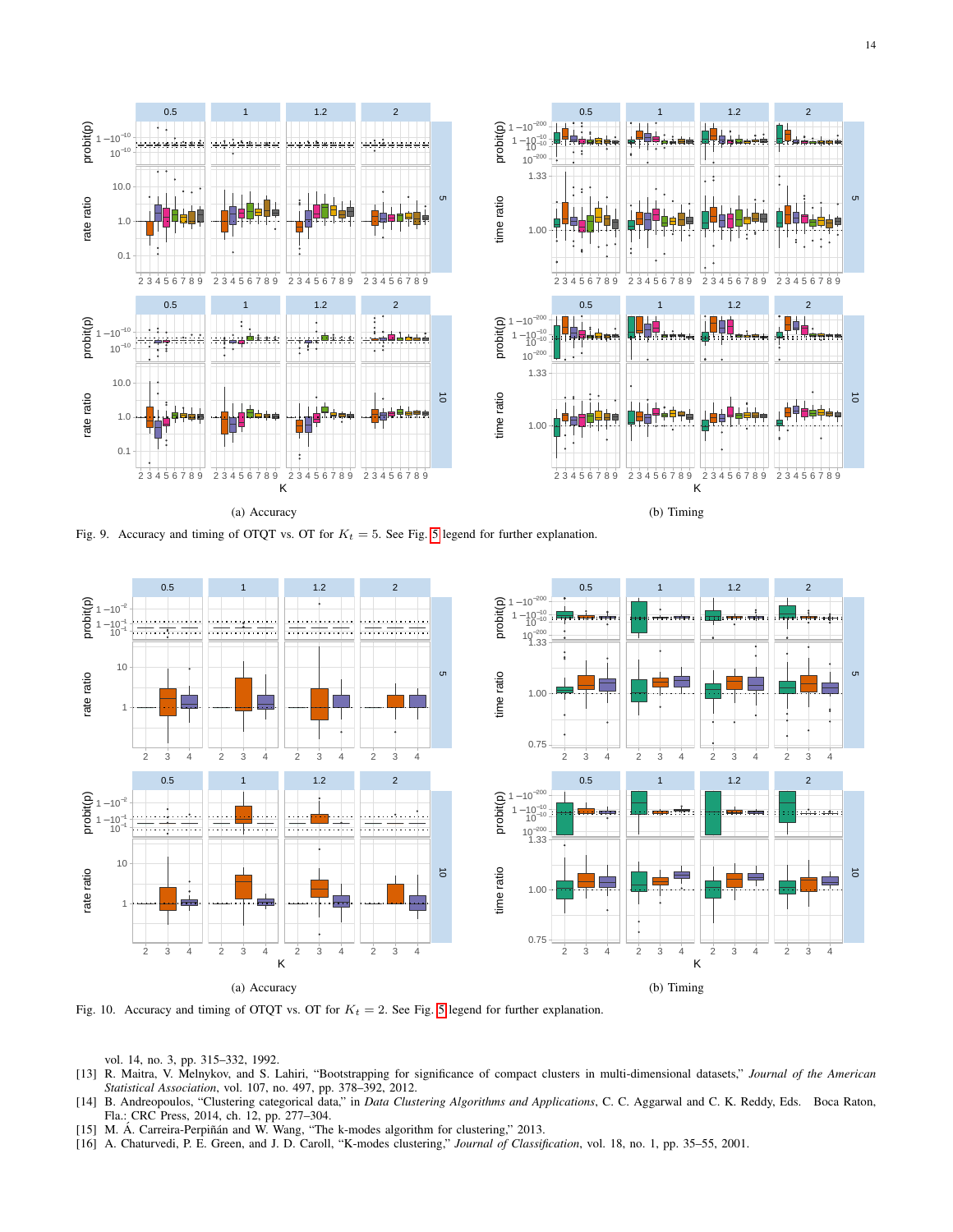- <span id="page-14-0"></span>[17] Z. Huang, "A fast clustering algorithm to cluster very large categorical data sets in data mining," in *Proceedings of the SIGMOD Workshop on Research Issues on Data Mining and Knowledge Discovery*, ser. DKMD. Canada: Department of Computer Science, The University of British Columbia, 1997, pp. 1–8.
- <span id="page-14-1"></span>[18] S. Z. Selim and M. A. Ismail, "K-means-type algorithms: A generalized convergence theorem and characterization of local optimality," *IEEE Transactions on Pattern Analysis and Machine Intelligence*, vol. 6, no. 1, pp. 81–87, 1984.
- <span id="page-14-2"></span>[19] S. Har-Peled and B. Sadri, "How fast is the k-means method?" *Algorithmica*, vol. 41, no. 3, pp. 185–202, 2005.
- <span id="page-14-3"></span>[20] M. Telgarsky and A. Vattani, "Hartigan's method: k-means clustering without Voronoi," in *Proceedings of the Thirteenth International Conference on Artificial Intelligence and Statistics*, ser. Proceedings of Machine Learning Research, Y. W. Teh and M. Titterington, Eds., vol. 9. Chia Laguna Resort, Sardinia, Italy: PMLR, 13-15 May 2010, pp. 820–827.
- <span id="page-14-4"></span>[21] J. A. Hartigan, *Clustering Algorithms*. New York: Wiley, 1975.
- <span id="page-14-5"></span>[22] M. K. Ng, M. J. Li, J. Z. Huang, and Z. He, "On the impact of dissimilarity measure in k-modes clustering algorithm," *IEEE Transactions on Pattern Analysis and Machine Intelligence*, vol. 29, no. 1, pp. 503–507, 2007.
- [23] L. Bai, J. Liang, and C. Dang, "An initialization method to simultaneously find initial cluster centers and the number of clusters for clustering categorical data," *Knowledge-Based Systems*, vol. 24, no. 6, pp. 785 – 795, 2011.
- [24] Z. He, X. Xu, and S. Deng, "Attribute value weighting in k-modes clustering," *Expert Systems with Applications*, vol. 38, no. 12, pp. 15 365–15 369, 2011.
- <span id="page-14-15"></span>[25] F. Cao, J. Liang, D. Li, L. Bai, and C. Dang, "A dissimilarity measure for the k-modes clustering algorithm," *Knowledge-Based Systems*, vol. 26, pp. 120 – 127, 2012.
- <span id="page-14-16"></span>[26] J. Kim and L. Billard, "Dissimilarity measures and divisive clustering for symbolic multimodal-valued data," *Computational Statistics & Data Analysis*, vol. 56, no. 9, pp. 2795 – 2808, 2012.
- <span id="page-14-19"></span>[27] T. R. L. dos Santos and L. E. Zárate, "Categorical data clustering: What similarity measure to recommend?" *Expert Systems with Applications*, vol. 42, no. 3, pp. 1247 – 1260, 2015.
- <span id="page-14-6"></span>[28] K. Kim, "A weighted k-modes clustering using new weighting method based on within-cluster and between-cluster impurity measures." *Journal of Intelligent & Fuzzy Systems*, vol. 32, no. 1, pp. 979–990, 2017.
- <span id="page-14-9"></span>[29] L. Hubert and P. Arabie, "Comparing partitions," *Journal of Classification*, vol. 2, pp. 193–218, 1985.
- <span id="page-14-7"></span>[30] M. Lichman, "UCI machine learning repository," 2013. [Online]. Available:<http://archive.ics.uci.edu/ml>
- <span id="page-14-8"></span>[31] O. Banerjee, L. E. Ghaoui, and A. d'Aspremont, "Model selection through sparse maximum likelihood estimation for multivariate Gaussian or binary data," *Journal of Machine Learning Research*, vol. 9, no. Mar, pp. 485–516, 2008.
- <span id="page-14-10"></span>[32] S. Holm, "A simple sequentially rejective multiple test procedure," *Scandinavian Journal of Statistics*, vol. 6, no. 2, pp. 65–70, 1979.
- <span id="page-14-11"></span>[33] E. C. Fieller, "Some problems in interval estimation," *Journal of the Royal Statistical Society, Series B*, vol. 16, no. 2, pp. 175–185, 1954.
- <span id="page-14-12"></span>[34] L. Anderlucci and C. Hennig, "The clustering of categorical data: A comparison of a model-based and a distance-based approach," *Communications in Statistics - Theory and Methods*, vol. 43, no. 4, pp. 704–721, 2014.
- <span id="page-14-13"></span>[35] H. Ralambondrainy, "A conceptual version of the k-means algorithm," *Pattern Recognition Letters*, vol. 16, no. 11, pp. 1147–1157, 1995.
- <span id="page-14-14"></span>[36] J. D. Carroll, P. E. Green, and C. M. Schaffer, "Interpoint distance comparisons in correspondence analysis," *Journal of Marketing Research*, vol. 23, no. 3, pp. 271–280, 1986.
- <span id="page-14-17"></span>[37] K. C. Gowda and E. Diday, "Symbolic clustering using a new dissimilarity measure," *Pattern Recognition*, vol. 24, no. 6, pp. 567–578, 1991.
- [38] D. Ienco, R. G. Pensa, and R. Meo, "From context to distance: learning dissimilarity for categorical data clustering," *ACM Transactions on Knowledge Discovery from Data*, vol. 6, no. 1, pp. 1–25, 2012.
- [39] H. Jia, Y. Cheung, and J. Liu, "A new distance metric for unsupervised learning of categorical data," *IEEE Transactions on Neural Networks and Learning Systems*, vol. 27, no. 5, pp. 1065–1079, 2016.
- [40] S. Q. Le and T. B. Ho, "An association-based dissimilarity measure for categorical data," *Pattern Recognition Letters*, vol. 26, no. 16, pp. 2549 2557, 2005.
- <span id="page-14-18"></span>[41] H. Zhou, Y. Zhang, and Y. Liu, "A global-relationship dissimilarity measure for the k-modes clustering algorithm," *Computational Intelligence and Neuroscience*, vol. 2017, p. 7, 2017.
- <span id="page-14-20"></span>[42] D. W. Goodall, "A new similarity index based on probability," *Biometrics*, vol. 22, no. 4, pp. 882–907, 1966.
- [43] J. C. Gower, "A general coefficient of similarity and some of its properties," *Biometrics*, vol. 27, no. 4, pp. 857–874, 1971.
- [44] K. C. Gowda and E. Diday, "Symbolic clustering using a new similarity measure," *IEEE Transactions on Systems, Man, and Cybernetics*, vol. 22, no. 2, pp. 368–378, 1992.
- [45] A. Ahmad and L. Dey, "A method to compute distance between two categorical values of same attribute in unsupervised learning for categorical data set," *Pattern Recognition Letters*, vol. 28, no. 1, pp. 110 – 118, 2007.
- <span id="page-14-21"></span>[46] R. S. Sangam and H. Om, "The k-modes algorithm with entropy based similarity coefficient," *Procedia Computer Science*, vol. 50, pp. 93 – 98, 2015.
- <span id="page-14-22"></span>[47] S. Guha, R. Rastogi, and K. Shim, "ROCK: A robust clustering algorithm for categorical attributes," *Information Systems*, vol. 25, no. 5, pp. 345 – 366, 2000.
- <span id="page-14-23"></span>[48] P. F. Lazarsfeld, *The logical and mathematical foundation of latent structure analysis*, ser. Measurement and Prediction. Princeton, NJ: Princeton University Press, 1950, vol. IV, pp. 362–412.
- [49] L. A. Goodman, "Exploratory latent structure analysis using both identifiable and unidentifiable models," *Biometrika*, vol. 61, no. 2, pp. 215–231, 1974. [50] C. C. Clogg and L. A. Goodman, "Latent structure analysis of a set of multidimensional contingency tables," *Journal of the American Statistical Association*, vol. 79, no. 388, pp. 762–771, 1984.
- [51] D. Barbará, Y. Li, and J. Couto, "COOLCAT: an entropy-based algorithm for categorical clustering," in Proceedings of the Eleventh International *Conference on Information and Knowledge Management*, ser. CIKM '02. McLean, VA: Association for Computing Machinery, 2002, pp. 582–589.
- [52] V. Ganti, J. Gehrke, and R. Ramakrishnan, "CACTUS-clustering categorical data using summaries," in *Proceedings of the Fifth ACM SIGKDD International Conference on Knowledge Discovery and Data Mining*, ser. KDD '99. San Diego, CA: Association for Computing Machinery, 1999, pp. 73–83.
- [53] D. Gibson, J. Kleinberg, and P. Raghavan, "Clustering categorical data: an approach based on dynamical systems," *The VLDB Journal*, vol. 8, no. 3, pp. 222–236, 2000.
- [54] R. T. Ng and J. Han, "CLARANS: a method for clustering objects for spatial data mining," *IEEE Transactions on Knowledge and Data Engineering*, vol. 14, no. 5, pp. 1003–1016, 2002.
- [55] Z. He, X. Xu, and S. Deng, "Squeezer: An efficient algorithm for clustering categorical data," *Journal of Computer Science and Technology*, vol. 17, no. 5, pp. 611–624, 2002.
- [56] E. Cesario, G. Manco, and R. Ortale, "Top-down parameter-free clustering of high-dimensional categorical data," *IEEE Transactions on Knowledge and Data Engineering*, vol. 19, no. 12, pp. 1607–1624, 2007.
- [57] Z. He, X. Xu, and S. Deng, "k-ANMI: A mutual information based clustering algorithm for categorical data," *Information Fusion*, vol. 9, no. 2, pp. 223 – 233, 2008.
- [58] I. Heloulou, M. S. Radjef, and M. T. Kechadi, "A multi-act sequential game-based multi-objective clustering approach for categorical data," *Neurocomputing*, vol. 267, pp. 320 – 332, 2017.